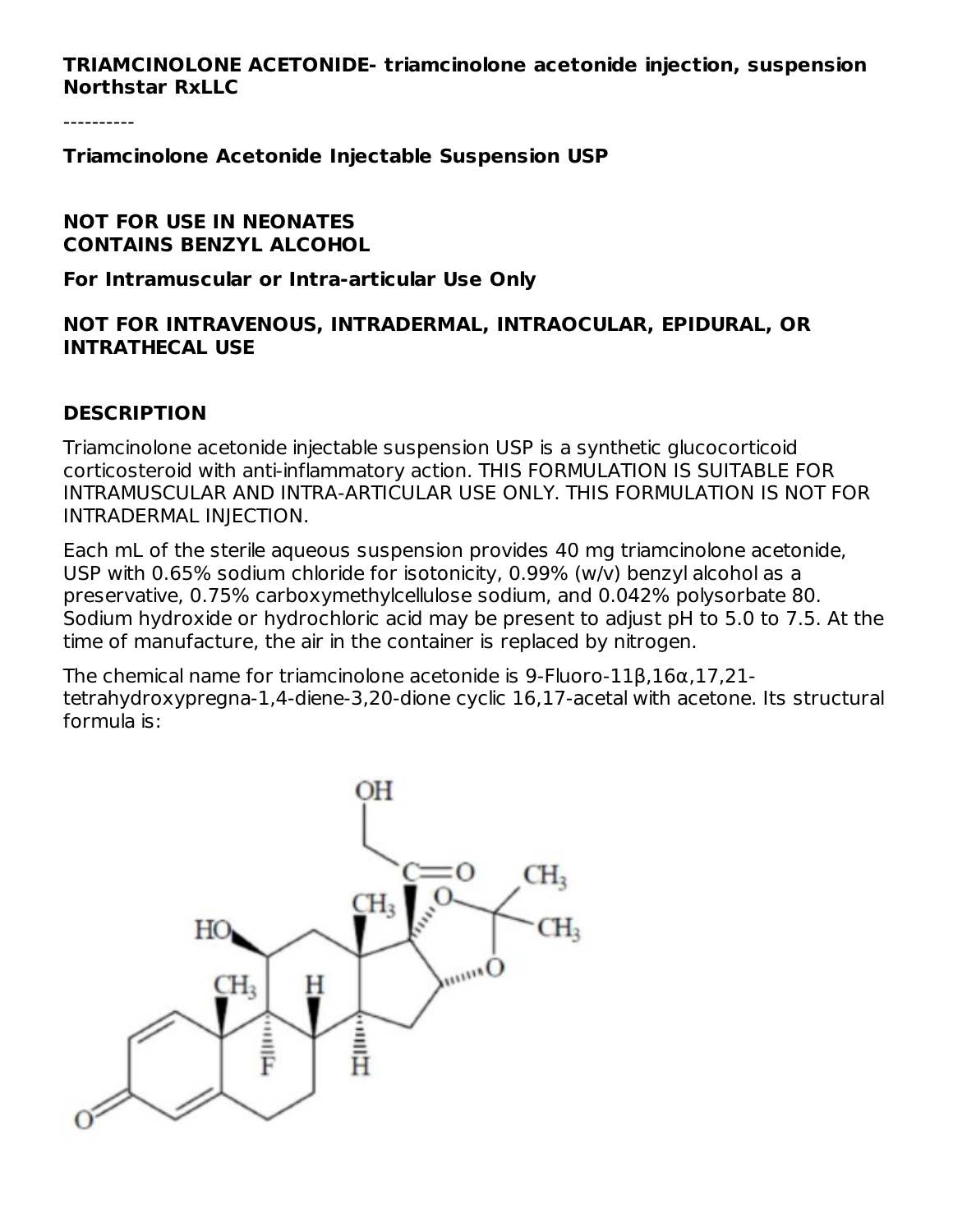# **C H FO M.W. 434.51 24 31 6**

Triamcinolone acetonide, USP occurs as a white powder having not more than a slight odor and is practically insoluble in water and very soluble in alcohol.

### **CLINICAL PHARMACOLOGY**

Glucocorticoids, naturally occurring and synthetic, are adrenocortical steroids that are readily absorbed from the gastrointestinal tract.

Naturally occurring glucocorticoids (hydrocortisone and cortisone), which also have saltretaining properties, are used as replacement therapy in adrenocortical deficiency states. Synthetic analogs such as triamcinolone are primarily used for their antiinflammatory effects in disorders of many organ systems.

Triamcinolone acetonide injectable suspension has an extended duration of effect which may be sustained over a period of several weeks. Studies indicate that following a single intramuscular dose of 60 mg to 100 mg of triamcinolone acetonide, adrenal suppression occurs within 24 to 48 hours and then gradually returns to normal, usually in 30 to 40 days. This finding correlates closely with the extended duration of therapeutic action achieved with the drug.

#### **INDICATIONS AND USAGE**

#### **Intramuscular**

Where oral therapy is not feasible, injectable corticosteroid therapy, including triamcinolone acetonide injectable suspension is indicated **for intramuscular use** as follows:

Allergic states: Control of severe or incapacitating allergic conditions intractable to adequate trials of conventional treatment in asthma, atopic dermatitis, contact dermatitis, drug hypersensitivity reactions, perennial or seasonal allergic rhinitis, serum sickness, transfusion reactions.

Dermatologic diseases: Bullous dermatitis herpetiformis, exfoliative erythroderma, mycosis fungoides, pemphigus, severe erythema multiforme (Stevens-Johnson syndrome).

Endocrine disorders: Primary or secondary adrenocortical insufficiency (hydrocortisone or cortisone is the drug of choice; synthetic analogs may be used in conjunction with mineralocorticoids where applicable; in infancy, mineralocorticoid supplementation is of particular importance), congenital adrenal hyperplasia, hypercalcemia associated with cancer, nonsuppurative thyroiditis.

Gastrointestinal diseases: To tide the patient over a critical period of the disease in regional enteritis and ulcerative colitis.

Hematologic disorders: Acquired (autoimmune) hemolytic anemia, Diamond-Blackfan anemia, pure red cell aplasia, selected cases of secondary thrombocytopenia.

Miscellaneous: Trichinosis with neurologic or myocardial involvement, tuberculous meningitis with subarachnoid block or impending block when used with appropriate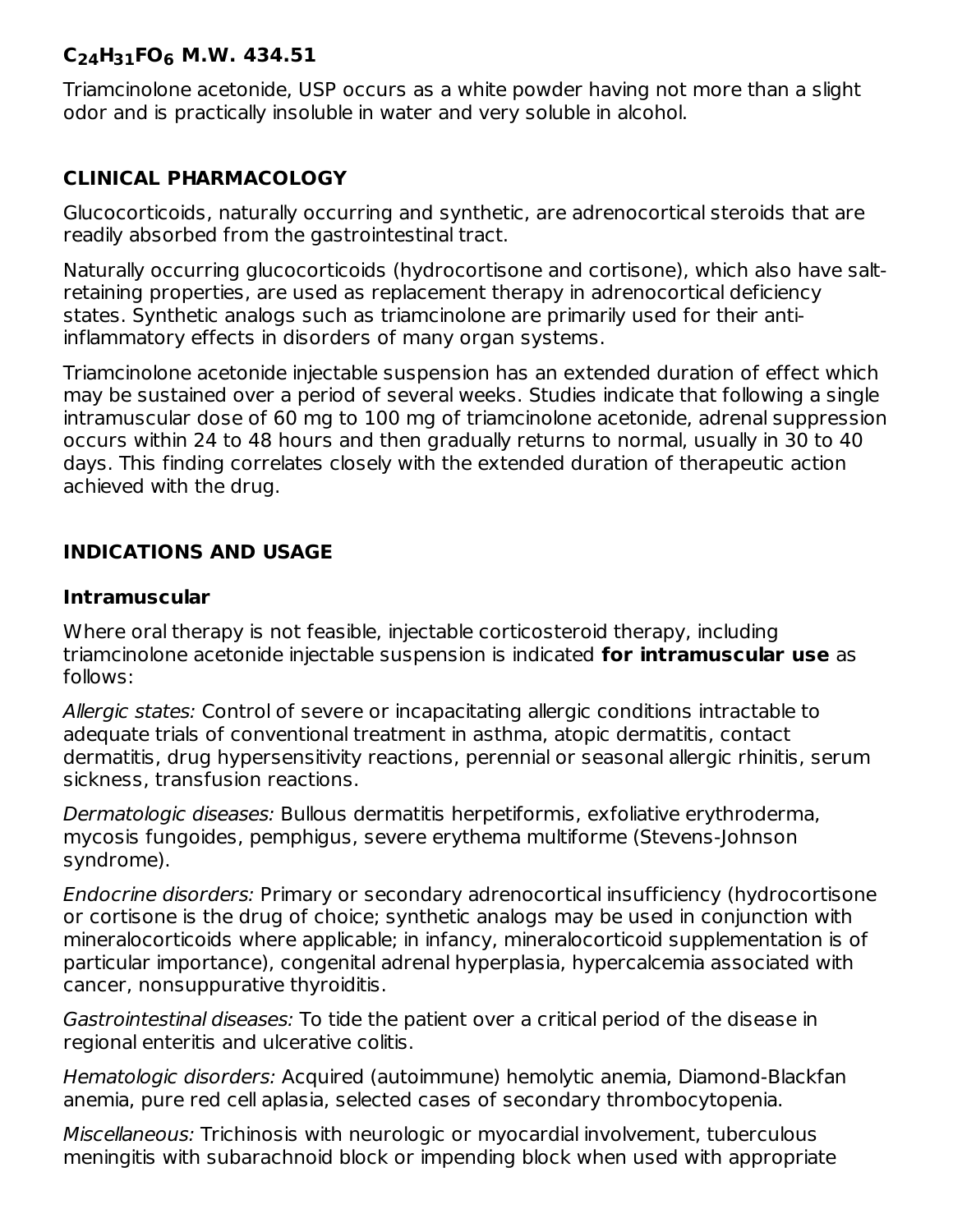antituberculous chemotherapy.

Neoplastic diseases: For the palliative management of leukemias and lymphomas.

Nervous system: Acute exacerbations of multiple sclerosis; cerebral edema associated with primary or metastatic brain tumor or craniotomy.

Ophthalmic diseases: Sympathetic ophthalmia, temporal arteritis, uveitis, and ocular inflammatory conditions unresponsive to topical corticosteroids.

Renal diseases: To induce diuresis or remission of proteinuria in idiopathic nephrotic syndrome or that due to lupus erythematosus.

Respiratory diseases: Berylliosis, fulminating or disseminated pulmonary tuberculosis when used concurrently with appropriate antituberculous chemotherapy, idiopathic eosinophilic pneumonias, symptomatic sarcoidosis.

Rheumatic disorders: As adjunctive therapy for short-term administration (to tide the patient over an acute episode or exacerbation) in acute gouty arthritis; acute rheumatic carditis; ankylosing spondylitis; psoriatic arthritis; rheumatoid arthritis, including juvenile rheumatoid arthritis (selected cases may require low-dose maintenance therapy). For the treatment of dermatomyositis, polymyositis, and systemic lupus erythematosus.

# **Intra-Articular**

**The intra-articular or soft tissue administration** of triamcinolone acetonide injectable suspension is indicated as adjunctive therapy for short-term administration (to tide the patient over an acute episode or exacerbation) in acute gouty arthritis, acute and subacute bursitis, acute nonspecific tenosynovitis, epicondylitis, rheumatoid arthritis, synovitis of osteoarthritis.

# **CONTRAINDICATIONS**

Triamcinolone acetonide injectable suspension is contraindicated in patients who are hypersensitive to any components of this product (see **WARNINGS: General**).

Intramuscular corticosteroid preparations are contraindicated for idiopathic thrombocytopenic purpura.

# **WARNINGS**

# **Serious Neurologic Adverse Reactions with Epidural Administration**

Serious neurologic events, some resulting in death, have been reported with epidural injection of corticosteroids (see **WARNINGS: Neurologic**). Specific events reported include, but are not limited to, spinal cord infarction, paraplegia, quadriplegia, cortical blindness, and stroke. These serious neurologic events have been reported with and without use of fluoroscopy. The safety and effectiveness of epidural administration of corticosteroids have not been established, and corticosteroids are not approved for this use.

# **General**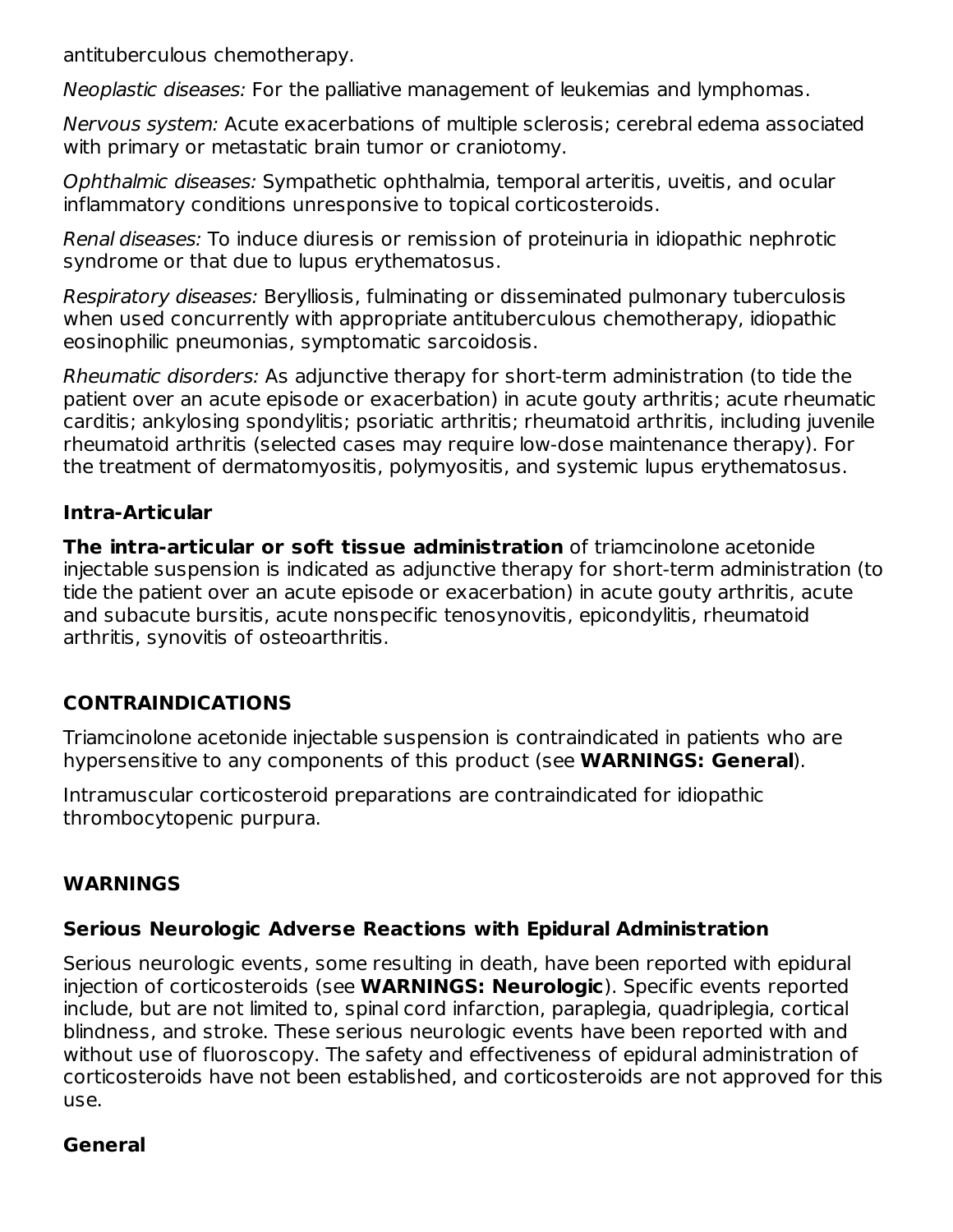Exposure to excessive amounts of benzyl alcohol has been associated with toxicity (hypotension, metabolic acidosis), particularly in neonates, and an increased incidence of kernicterus, particularly in small preterm infants. There have been rare reports of deaths, primarily in preterm infants, associated with exposure to excessive amounts of benzyl alcohol. The amount of benzyl alcohol from medications is usually considered negligible compared to that received in flush solutions containing benzyl alcohol. Administration of high dosages of medications containing this preservative must take into account the total amount of benzyl alcohol administered. The amount of benzyl alcohol at which toxicity may occur is not known. If the patient requires more than the recommended dosages or other medications containing this preservative, the practitioner must consider the daily metabolic load of benzyl alcohol from these combined sources (see **PRECAUTIONS: Pediatric Use**).

Rare instances of anaphylaxis have occurred in patients receiving corticosteroid therapy (see **ADVERSE REACTIONS**). Cases of serious anaphylaxis, including death, have been reported in individuals receiving triamcinolone acetonide injection, regardless of the route of administration.

Because triamcinolone acetonide injectable suspension is a suspension, it should **not** be administered intravenously.

Unless a **deep** intramuscular injection is given, local atrophy is likely to occur. (For recommendations on injection techniques, see **DOSAGE AND ADMINISTRATION**.) Due to the significantly higher incidence of local atrophy when the material is injected into the deltoid area, this injection site should be avoided in favor of the gluteal area.

Increased dosage of rapidly acting corticosteroids is indicated in patients on corticosteroid therapy subjected to any unusual stress before, during, and after the stressful situation. Triamcinolone acetonide injectable suspension is a long-acting preparation, and is not suitable for use in acute stress situations. To avoid drug-induced adrenal insufficiency, supportive dosage may be required in times of stress (such as trauma, surgery, or severe illness) both during treatment with triamcinolone acetonide injectable suspension and for a year afterwards.

Results from one multicenter, randomized, placebo-controlled study with methylprednisolone hemisuccinate, an intravenous corticosteroid, showed an increase in early (at 2 weeks) and late (at 6 months) mortality in patients with cranial trauma who were determined not to have other clear indications for corticosteroid treatment. High doses of systemic corticosteroids, including triamcinolone acetonide injectable suspension, should not be used for the treatment of traumatic brain injury.

### **Cardio-Renal**

Average and large doses of corticosteroids can cause elevation of blood pressure, salt and water retention, and increased excretion of potassium. These effects are less likely to occur with the synthetic derivatives except when they are used in large doses. Dietary salt restriction and potassium supplementation may be necessary (see **PRECAUTIONS**). All corticosteroids increase calcium excretion.

Literature reports suggest an apparent association between use of corticosteroids and left ventricular free wall rupture after a recent myocardial infarction; therefore, therapy with corticosteroids should be used with great caution in these patients.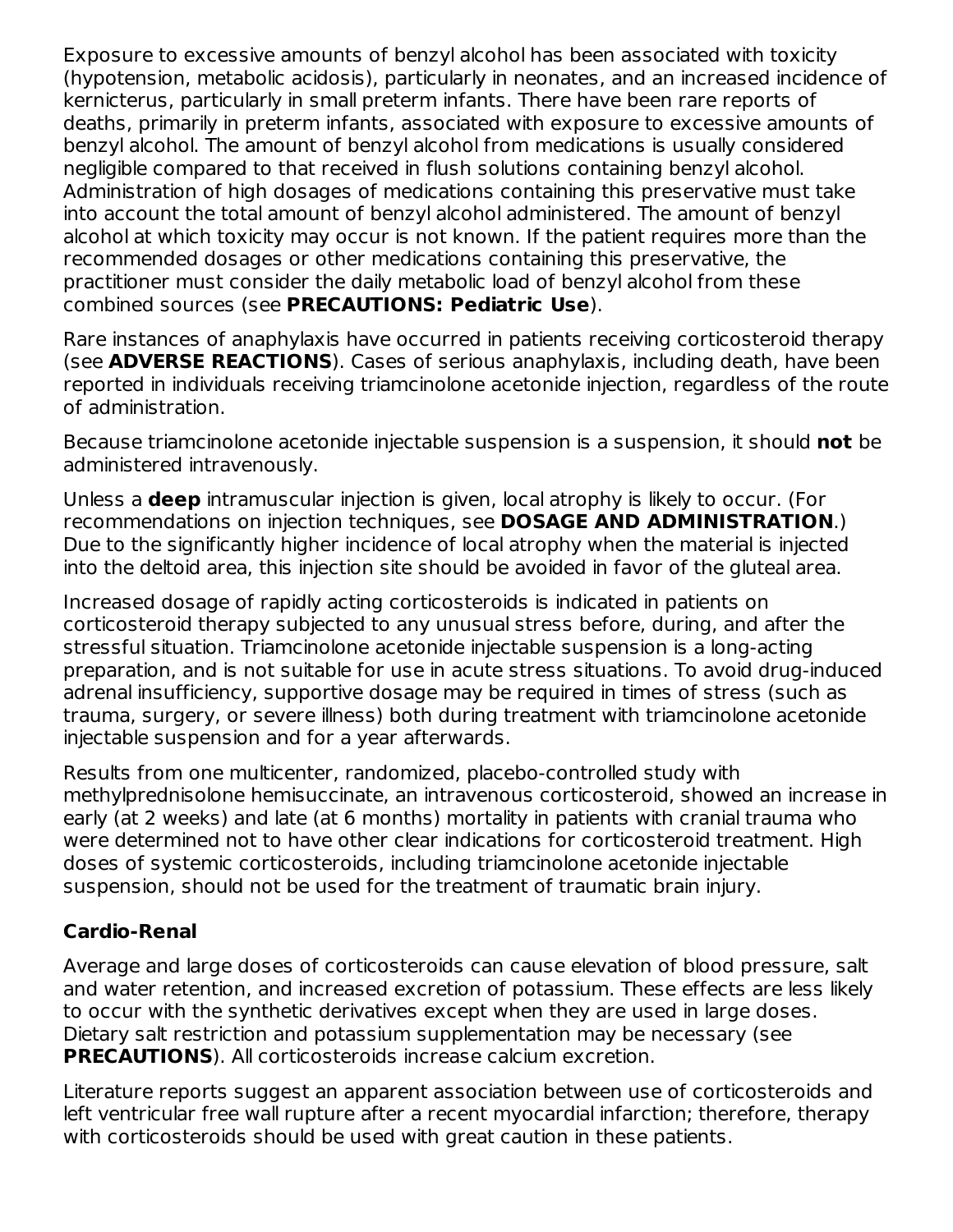## **Endocrine**

Corticosteroids can produce reversible hypothalamic-pituitary-adrenal (HPA) axis suppression with the potential for glucocorticosteroid insufficiency after withdrawal of treatment.

Metabolic clearance of corticosteroids is decreased in hypothyroid patients and increased in hyperthyroid patients. Changes in thyroid status of the patient may necessitate adjustment in dosage.

### **Infections**

## **General**

Patients who are on corticosteroids are more susceptible to infections than are healthy individuals. There may be decreased resistance and inability to localize infection when corticosteroids are used. Infection with any pathogen (viral, bacterial, fungal, protozoan, or helminthic) in any location of the body may be associated with the use of corticosteroids alone or in combination with other immunosuppressive agents. These infections may be mild to severe. With increasing doses of corticosteroids, the rate of occurrence of infectious complications increases. Corticosteroids may also mask some signs of current infection.

# **Fungal Infections**

Corticosteroids may exacerbate systemic fungal infections and therefore should not be used in the presence of such infections unless they are needed to control drug reactions. There have been cases reported in which concomitant use of amphotericin B and hydrocortisone was followed by cardiac enlargement and congestive heart failure (see **PRECAUTIONS: Drug Interactions:** Amphotericin B injection and potassiumdepleting agents).

# **Special Pathogens**

Latent disease may be activated or there may be an exacerbation of intercurrent infections due to pathogens, including those caused by Amoeba, Candida, Cryptococcus, Mycobacterium, Nocardia, Pneumocystis, or Toxoplasma.

It is recommended that latent amebiasis or active amebiasis be ruled out before initiating corticosteroid therapy in any patient who has spent time in the tropics or in any patient with unexplained diarrhea.

Similarly, corticosteroids should be used with great care in patients with known or suspected Strongyloides (threadworm) infestation. In such patients, corticosteroidinduced immunosuppression may lead to Strongyloides hyperinfection and dissemination with widespread larval migration, often accompanied by severe enterocolitis and potentially fatal gram-negative septicemia.

Corticosteroids should not be used in cerebral malaria.

# **Tuberculosis**

The use of corticosteroids in patients with active tuberculosis should be restricted to those cases of fulminating or disseminated tuberculosis in which the corticosteroid is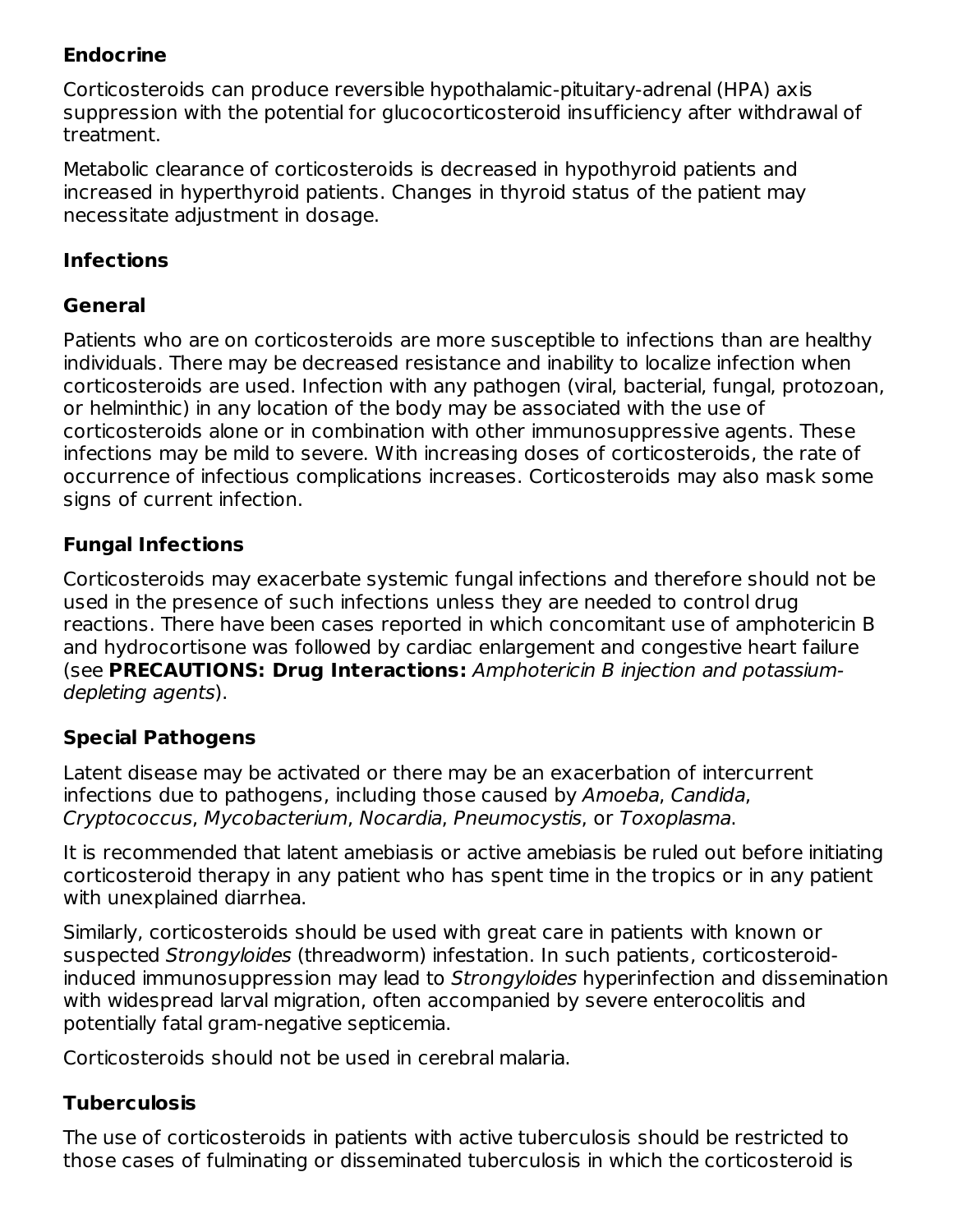used for the management of the disease in conjunction with an appropriate antituberculosis regimen. If corticosteroids are indicated in patients with latent tuberculosis or tuberculin reactivity, close observation is necessary as reactivation of the disease may occur. During prolonged corticosteroid therapy, these patients should receive chemoprophylaxis.

# **Vaccination**

**Administration of live or live, attenuated vaccines is contraindicated in patients receiving immunosuppressive doses of corticosteroids. Killed or inactivated vaccines may be administered. However, the response to such vaccines cannot be predicted.** Immunization procedures may be undertaken in patients who are receiving corticosteroids as replacement therapy, e.g., for Addison's disease.

# **Viral Infections**

Chicken pox and measles can have a more serious or even fatal course in pediatric and adult patients on corticosteroids. In pediatric and adult patients who have not had these diseases, particular care should be taken to avoid exposure. The contribution of the underlying disease and/or prior corticosteroid treatment to the risk is also not known. If exposed to chicken pox, prophylaxis with varicella zoster immune globulin (VZIG) may be indicated. If exposed to measles, prophylaxis with immunoglobulin (IG) may be indicated. (See the respective package inserts for complete VZIG and IG prescribing information.) If chicken pox develops, treatment with antiviral agents should be considered.

# **Neurologic**

Epidural and intrathecal administration of this product is not recommended. Reports of serious medical events, including death, have been associated with epidural and intrathecal routes of corticosteroid administration (see **ADVERSE REACTIONS:** Gastrointestinal and Neurologic/Psychiatric).

# **Ophthalmic**

Use of corticosteroids may produce posterior subcapsular cataracts, glaucoma with possible damage to the optic nerves, and may enhance the establishment of secondary ocular infections due to bacteria, fungi, or viruses. The use of oral corticosteroids is not recommended in the treatment of optic neuritis and may lead to an increase in the risk of new episodes. Corticosteroids should not be used in active ocular herpes simplex.

Adequate studies to demonstrate the safety of triamcinolone acetonide injectable suspension use by intraturbinal, subconjunctival, sub-Tenons, retrobulbar, and intraocular (intravitreal) injections have not been performed. Endophthalmitis, eye inflammation, increased intraocular pressure, and visual disturbances including vision loss have been reported with intravitreal administration. Administration of triamcinolone acetonide injectable suspension intraocularly or into the nasal turbinates is not recommended.

Intraocular injection of corticosteroid formulations containing benzyl alcohol, such as triamcinolone acetonide injectable suspension, is not recommended because of potential toxicity from the benzyl alcohol.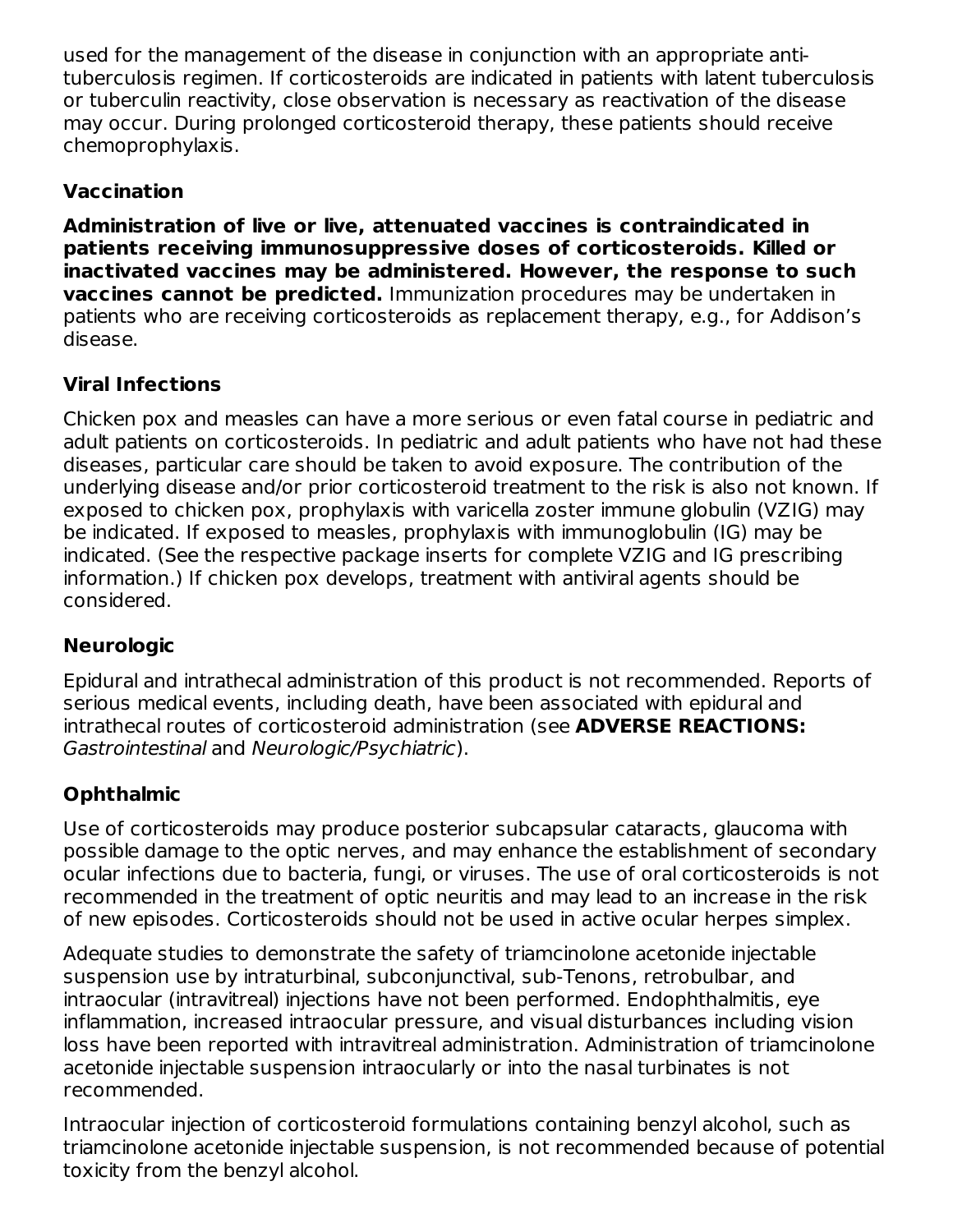### **PRECAUTIONS**

#### **General**

This product, like many other steroid formulations, is sensitive to heat. Therefore, it should not be autoclaved when it is desirable to sterilize the exterior of the vial.

The lowest possible dose of corticosteroid should be used to control the condition under treatment. When reduction in dosage is possible, the reduction should be gradual.

Since complications of treatment with glucocorticoids are dependent on the size of the dose and the duration of treatment, a risk/benefit decision must be made in each individual case as to dose and duration of treatment and as to whether daily or intermittent therapy should be used.

Kaposi's sarcoma has been reported to occur in patients receiving corticosteroid therapy, most often for chronic conditions. Discontinuation of corticosteroids may result in clinical improvement.

### **Cardio-Renal**

As sodium retention with resultant edema and potassium loss may occur in patients receiving corticosteroids, these agents should be used with caution in patients with congestive heart failure, hypertension, or renal insufficiency.

#### **Endocrine**

Drug-induced secondary adrenocortical insufficiency may be minimized by gradual reduction of dosage. This type of relative insufficiency may persist for months after discontinuation of therapy; therefore, in any situation of stress occurring during that period, hormone therapy should be reinstituted. Since mineralocorticoid secretion may be impaired, salt and/or a mineralocorticoid should be administered concurrently.

### **Gastrointestinal**

Steroids should be used with caution in active or latent peptic ulcers, diverticulitis, fresh intestinal anastomoses, and nonspecific ulcerative colitis, since they may increase the risk of a perforation.

Signs of peritoneal irritation following gastrointestinal perforation in patients receiving corticosteroids may be minimal or absent.

There is an enhanced effect of corticosteroids in patients with cirrhosis.

### **Intra-Articular and Soft Tissue Administration**

Intra-articularly injected corticosteroids may be systemically absorbed.

Appropriate examination of any joint fluid present is necessary to exclude a septic process.

A marked increase in pain accompanied by local swelling, further restriction of joint motion, fever, and malaise are suggestive of septic arthritis. If this complication occurs and the diagnosis of sepsis is confirmed, appropriate antimicrobial therapy should be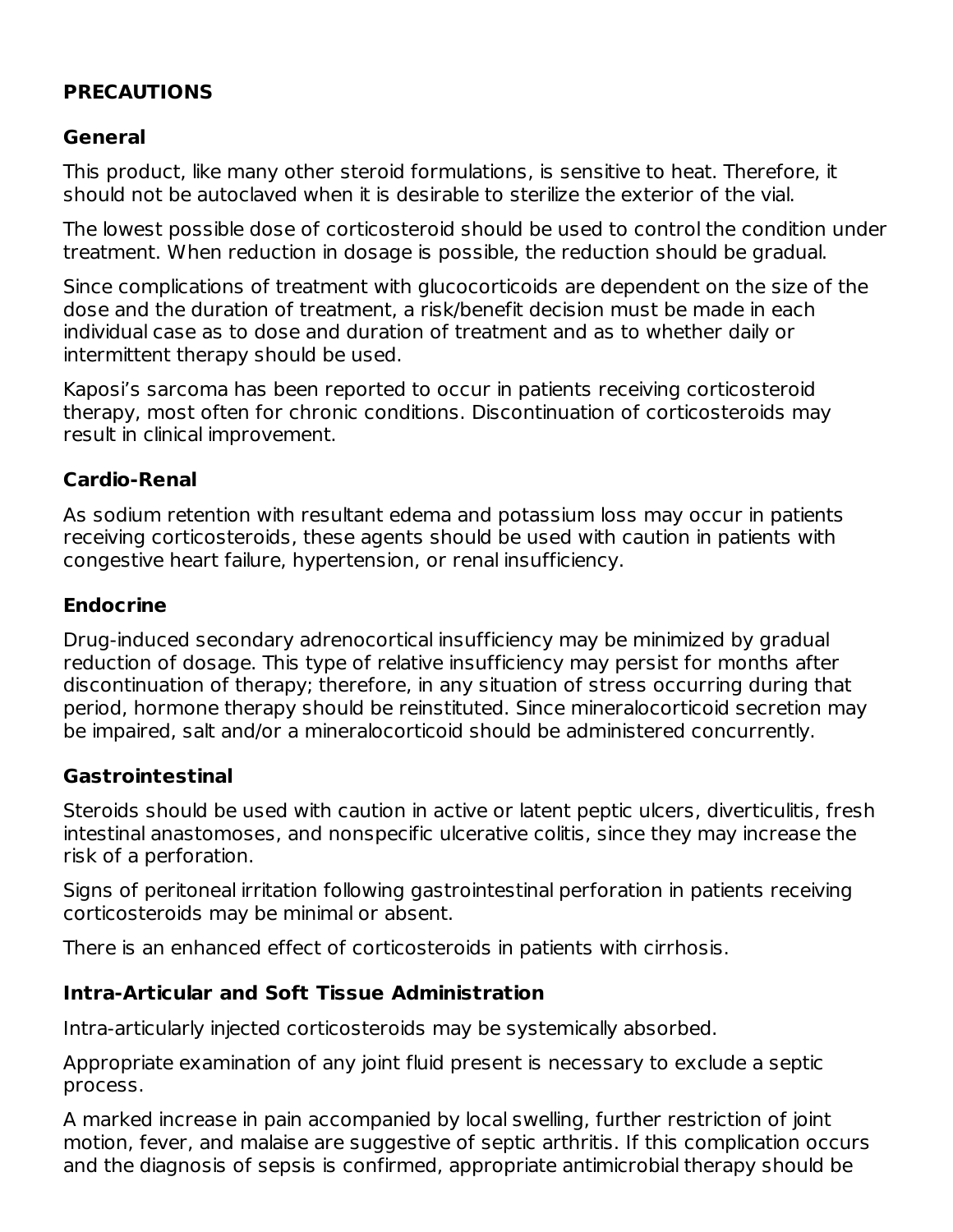instituted.

Injection of a steroid into an infected site is to be avoided. Local injection of a steroid into a previously infected joint is not usually recommended.

Corticosteroid injection into unstable joints is generally not recommended.

Intra-articular injection may result in damage to joint tissues (see **ADVERSE REACTIONS:** Musculoskeletal).

## **Musculoskeletal**

Corticosteroids decrease bone formation and increase bone resorption both through their effect on calcium regulation (i.e., decreasing absorption and increasing excretion) and inhibition of osteoblast function. This, together with a decrease in the protein matrix of the bone secondary to an increase in protein catabolism, and reduced sex hormone production, may lead to inhibition of bone growth in pediatric patients and the development of osteoporosis at any age. Special consideration should be given to patients at increased risk of osteoporosis (i.e., postmenopausal women) before initiating corticosteroid therapy.

## **Neuro-Psychiatric**

Although controlled clinical trials have shown corticosteroids to be effective in speeding the resolution of acute exacerbations of multiple sclerosis, they do not show that they affect the ultimate outcome or natural history of the disease. The studies do show that relatively high doses of corticosteroids are necessary to demonstrate a significant effect. (See **DOSAGE AND ADMINISTRATION**.)

An acute myopathy has been observed with the use of high doses of corticosteroids, most often occurring in patients with disorders of neuromuscular transmission (e.g., myasthenia gravis), or in patients receiving concomitant therapy with neuromuscular blocking drugs (e.g., pancuronium). This acute myopathy is generalized, may involve ocular and respiratory muscles, and may result in quadriparesis. Elevation of creatinine kinase may occur. Clinical improvement or recovery after stopping corticosteroids may require weeks to years.

Psychiatric derangements may appear when corticosteroids are used, ranging from euphoria, insomnia, mood swings, personality changes, and severe depression to frank psychotic manifestations. Also, existing emotional instability or psychotic tendencies may be aggravated by corticosteroids.

# **Ophthalmic**

Intraocular pressure may become elevated in some individuals. If steroid therapy is continued for more than 6 weeks, intraocular pressure should be monitored.

### **Information for Patients**

Patients should be warned not to discontinue the use of corticosteroids abruptly or without medical supervision, to advise any medical attendants that they are taking corticosteroids, and to seek medical advice at once should they develop fever or other signs of infection.

Persons who are on corticosteroids should be warned to avoid exposure to chicken pox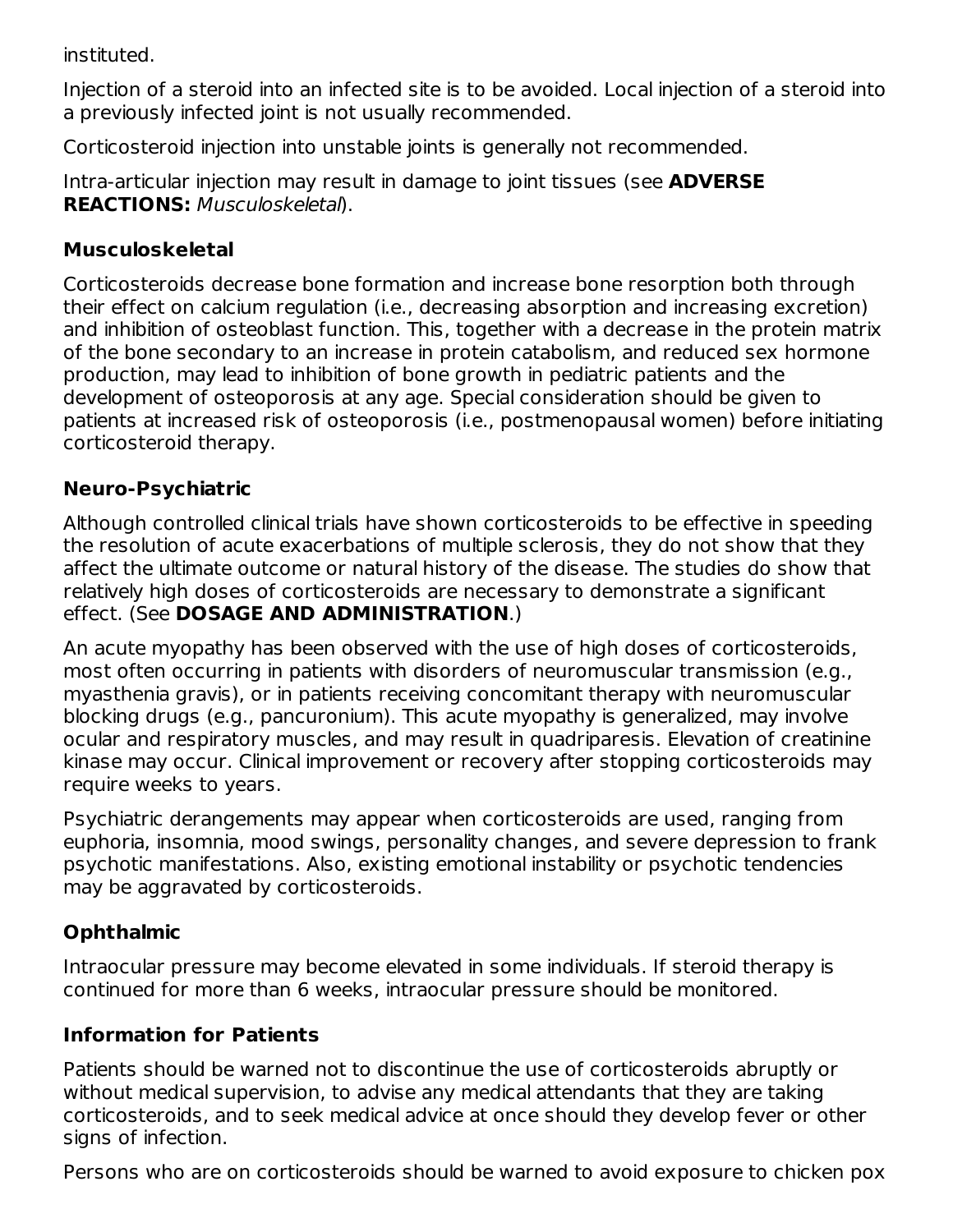or measles. Patients should also be advised that if they are exposed, medical advice should be sought without delay.

### **Drug Interactions**

Aminoglutethimide: Aminoglutethimide may lead to a loss of corticosteroid-induced adrenal suppression.

Amphotericin B injection and potassium-depleting agents: When corticosteroids are administered concomitantly with potassium-depleting agents (i.e., amphotericin B, diuretics), patients should be observed closely for development of hypokalemia. There have been cases reported in which concomitant use of amphotericin B and hydrocortisone was followed by cardiac enlargement and congestive heart failure.

Antibiotics: Macrolide antibiotics have been reported to cause a significant decrease in corticosteroid clearance.

Anticholinesterases: Concomitant use of anticholinesterase agents and corticosteroids may produce severe weakness in patients with myasthenia gravis. If possible, anticholinesterase agents should be withdrawn at least 24 hours before initiating corticosteroid therapy.

Anticoagulants, oral: Coadministration of corticosteroids and warfarin usually results in inhibition of response to warfarin, although there have been some conflicting reports. Therefore, coagulation indices should be monitored frequently to maintain the desired anticoagulant effect.

Antidiabetics: Because corticosteroids may increase blood glucose concentrations, dosage adjustments of antidiabetic agents may be required.

Antitubercular drugs: Serum concentrations of isoniazid may be decreased.

Cholestyramine: Cholestyramine may increase the clearance of corticosteroids.

Cyclosporine: Increased activity of both cyclosporine and corticosteroids may occur when the two are used concurrently. Convulsions have been reported with this concurrent use.

CYP 3A4 inhibitors: Triamcinolone acetonide is a substrate of CYP3A4. Ketoconazole has been reported to decrease the metabolism of certain corticosteroids by up to 60%, leading to an increased risk of corticosteroid side effects. Coadministration of other strong CYP3A4 inhibitors (e.g., ritonavir, atazanavir, clarithromycin, indinavir, itraconazole, nefazodone, nelfinavir, saquinavir, telithromycin, cobicistat-containing products) with triamcinolone acetonide injectable suspension may cause increased plasma concentration of triamcinolone leading to adverse reactions. (See **ADVERSE REACTIONS**.) During postmarketing use, there have been reports of clinically significant drug interactions in patients receiving triamcinolone acetonide and strong CYP3A4 inhibitors (e.g., ritonavir). (See **WARNINGS, Endocrine** and **PRECAUTIONS, Endocrine**.) Consider the benefit-risk of concomitant use and monitor for systemic corticosteroid side effects.

Digitalis glycosides: Patients on digitalis glycosides may be at increased risk of arrhythmias due to hypokalemia.

Estrogens, including oral contraceptives: Estrogens may decrease the hepatic metabolism of certain corticosteroids, thereby increasing their effect.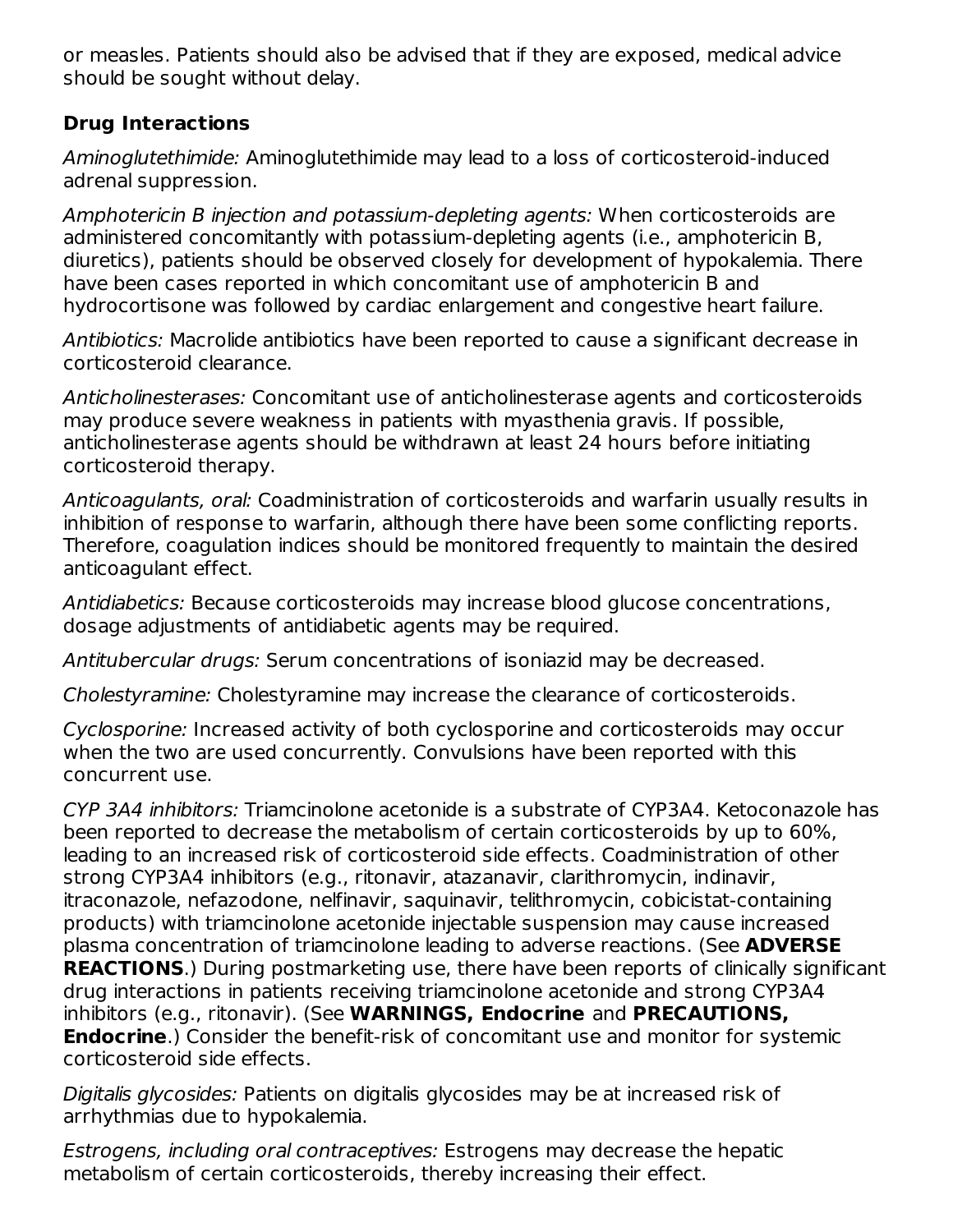Hepatic enzyme inducers (e.g., barbiturates, phenytoin, carbamazepine, rifampin): Drugs which induce hepatic microsomal drug metabolizing enzyme activity may enhance the metabolism of corticosteroids and require that the dosage of the corticosteroid be increased.

Nonsteroidal anti-inflammatory drugs (NSAIDs): Concomitant use of aspirin (or other nonsteroidal anti-inflammatory drugs) and corticosteroids increases the risk of gastrointestinal side effects. Aspirin should be used cautiously in conjunction with corticosteroids in hypoprothrombinemia. The clearance of salicylates may be increased with concurrent use of corticosteroids.

Skin tests: Corticosteroids may suppress reactions to skin tests.

Vaccines: Patients on prolonged corticosteroid therapy may exhibit a diminished response to toxoids and live or inactivated vaccines due to inhibition of antibody response. Corticosteroids may also potentiate the replication of some organisms contained in live attenuated vaccines. Routine administration of vaccines or toxoids should be deferred until corticosteroid therapy is discontinued if possible (see **WARNINGS: Infections: Vaccination**).

## **Carcinogenesis, Mutagenesis, Impairment of Fertility**

No adequate studies have been conducted in animals to determine whether corticosteroids have a potential for carcinogenesis or mutagenesis.

Steroids may increase or decrease motility and number of spermatozoa in some patients.

# **Pregnancy**

# **Teratogenic Effects**

Corticosteroids have been shown to be teratogenic in many species when given in doses equivalent to the human dose. Animal studies in which corticosteroids have been given to pregnant mice, rats, and rabbits have yielded an increased incidence of cleft palate in the offspring. There are no adequate and well-controlled studies in pregnant women. Corticosteroids should be used during pregnancy only if the potential benefit justifies the potential risk to the fetus. Infants born to mothers who have received corticosteroids during pregnancy should be carefully observed for signs of hypoadrenalism.

# **Nursing Mothers**

Systemically administered corticosteroids appear in human milk and could suppress growth, interfere with endogenous corticosteroid production, or cause other untoward effects. Caution should be exercised when corticosteroids are administered to a nursing woman.

# **Pediatric Use**

This product contains benzyl alcohol as a preservative. Benzyl alcohol, a component of this product, has been associated with serious adverse events and death, particularly in pediatric patients. The "gasping syndrome" (characterized by central nervous system depression, metabolic acidosis, gasping respirations, and high levels of benzyl alcohol and its metabolites found in the blood and urine) has been associated with benzyl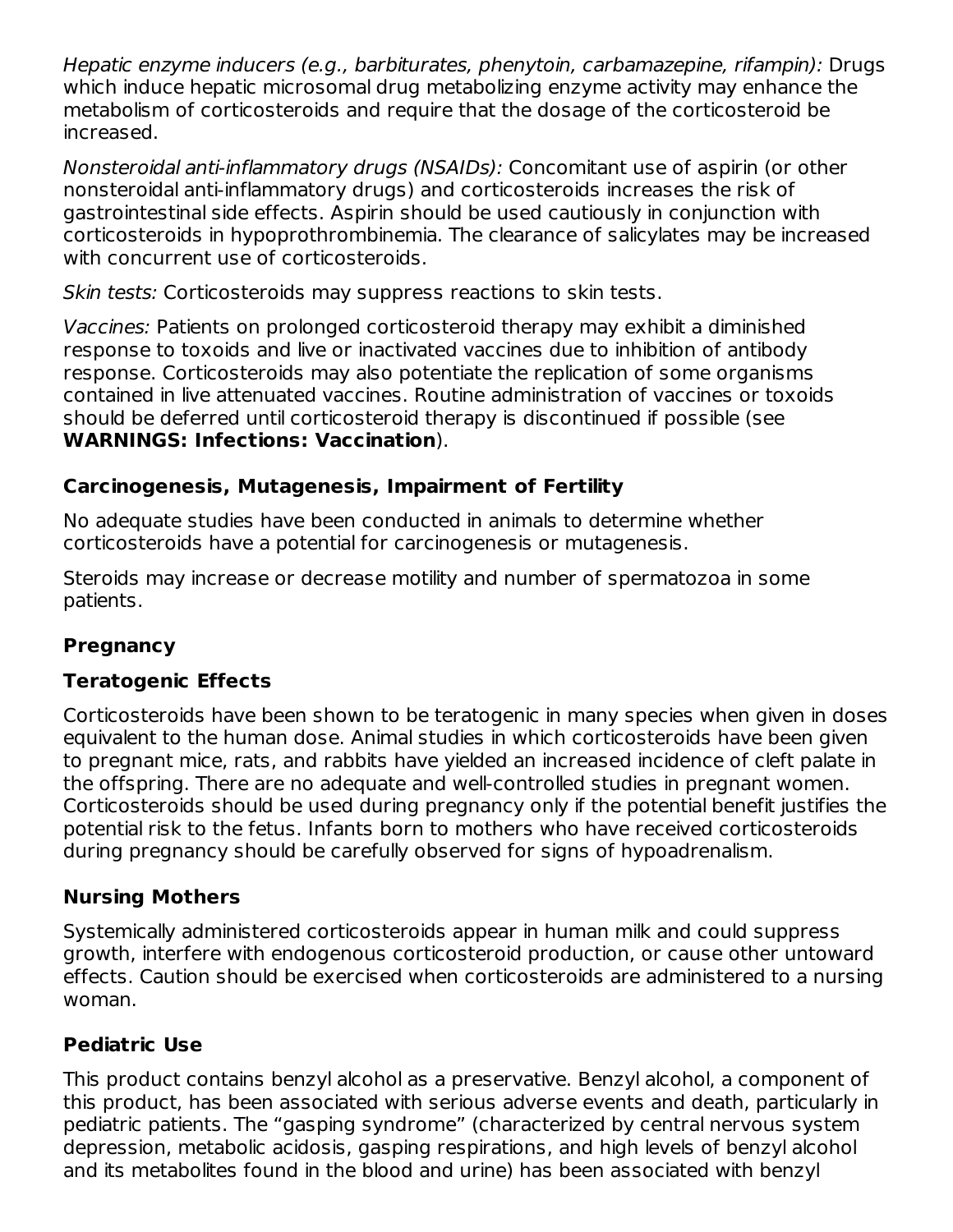alcohol dosages >99 mg/kg/day in neonates and low-birth-weight neonates. Additional symptoms may include gradual neurological deterioration, seizures, intracranial hemorrhage, hematologic abnormalities, skin breakdown, hepatic and renal failure, hypotension, bradycardia, and cardiovascular collapse. Although normal therapeutic doses of this product deliver amounts of benzyl alcohol that are substantially lower than those reported in association with the "gasping syndrome," the minimum amount of benzyl alcohol at which toxicity may occur is not known. Premature and low-birth-weight infants, as well as patients receiving high dosages, may be more likely to develop toxicity. Practitioners administering this and other medications containing benzyl alcohol should consider the combined daily metabolic load of benzyl alcohol from all sources.

The efficacy and safety of corticosteroids in the pediatric population are based on the well-established course of effect of corticosteroids which is similar in pediatric and adult populations. Published studies provide evidence of efficacy and safety in pediatric patients for the treatment of nephrotic syndrome (>2 years of age), and aggressive lymphomas and leukemias (>1 month of age). Other indications for pediatric use of corticosteroids, e.g., severe asthma and wheezing, are based on adequate and wellcontrolled trials conducted in adults, on the premises that the course of the diseases and their pathophysiology are considered to be substantially similar in both populations.

The adverse effects of corticosteroids in pediatric patients are similar to those in adults (see **ADVERSE REACTIONS**). Like adults, pediatric patients should be carefully observed with frequent measurements of blood pressure, weight, height, intraocular pressure, and clinical evaluation for the presence of infection, psychosocial disturbances, thromboembolism, peptic ulcers, cataracts, and osteoporosis. Pediatric patients who are treated with corticosteroids by any route, including systemically administered corticosteroids, may experience a decrease in their growth velocity. This negative impact of corticosteroids on growth has been observed at low systemic doses and in the absence of laboratory evidence of HPA axis suppression (i.e., cosyntropin stimulation and basal cortisol plasma levels). Growth velocity may therefore be a more sensitive indicator of systemic corticosteroid exposure in pediatric patients than some commonly used tests of HPA axis function. The linear growth of pediatric patients treated with corticosteroids should be monitored, and the potential growth effects of prolonged treatment should be weighed against clinical benefits obtained and the availability of treatment alternatives. In order to minimize the potential growth effects of corticosteroids, pediatric patients should be titrated to the lowest effective dose.

### **Geriatric Use**

No overall differences in safety or effectiveness were observed between elderly subjects and younger subjects, and other reported clinical experience has not identified differences in responses between the elderly and younger patients, but greater sensitivity of some older individuals cannot be ruled out.

# **ADVERSE REACTIONS**

# **(listed alphabetically under each subsection)**

The following adverse reactions may be associated with corticosteroid therapy:

Allergic reactions: Anaphylaxis including death, angioedema.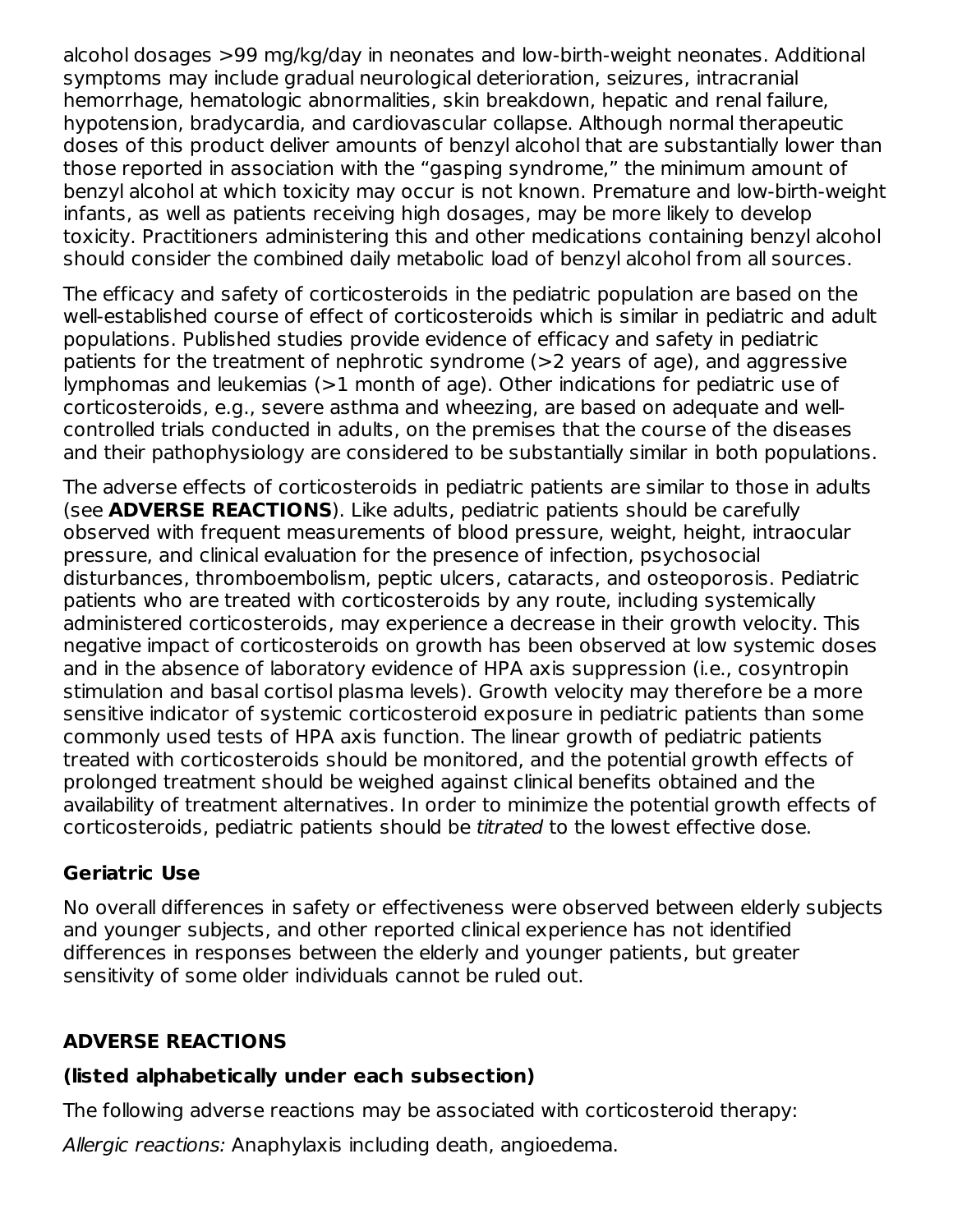Cardiovascular: Bradycardia, cardiac arrest, cardiac arrhythmias, cardiac enlargement, circulatory collapse, congestive heart failure, fat embolism, hypertension, hypertrophic cardiomyopathy in premature infants, myocardial rupture following recent myocardial infarction (see **WARNINGS**), pulmonary edema, syncope, tachycardia, thromboembolism, thrombophlebitis, vasculitis.

Dermatologic: Acne, allergic dermatitis, cutaneous and subcutaneous atrophy, dry scaly skin, ecchymoses and petechiae, edema, erythema, hyperpigmentation, hypopigmentation, impaired wound healing, increased sweating, lupus erythematosuslike lesions, purpura, rash, sterile abscess, striae, suppressed reactions to skin tests, thin fragile skin, thinning scalp hair, urticaria.

Endocrine: Decreased carbohydrate and glucose tolerance, development of cushingoid state, glycosuria, hirsutism, hypertrichosis, increased requirements for insulin or oral hypoglycemic agents in diabetes, manifestations of latent diabetes mellitus, menstrual irregularities, postmenopausal vaginal hemorrhage, secondary adrenocortical and pituitary unresponsiveness (particularly in times of stress, as in trauma, surgery, or illness), suppression of growth in pediatric patients.

Fluid and electrolyte disturbances: Congestive heart failure in susceptible patients, fluid retention, hypokalemic alkalosis, potassium loss, sodium retention.

Gastrointestinal: Abdominal distention, bowel/bladder dysfunction (after intrathecal administration [see **WARNINGS: Neurologic**]), elevation in serum liver enzyme levels (usually reversible upon discontinuation), hepatomegaly, increased appetite, nausea, pancreatitis, peptic ulcer with possible perforation and hemorrhage, perforation of the small and large intestine (particularly in patients with inflammatory bowel disease), ulcerative esophagitis.

Metabolic: Negative nitrogen balance due to protein catabolism.

Musculoskeletal: Aseptic necrosis of femoral and humeral heads, calcinosis (following intra-articular or intralesional use), Charcot-like arthropathy, loss of muscle mass, muscle weakness, osteoporosis, pathologic fracture of long bones, post injection flare (following intra-articular use), steroid myopathy, tendon rupture, vertebral compression fractures.

Neurologic/Psychiatric: Convulsions, depression, emotional instability, euphoria, headache, increased intracranial pressure with papilledema (pseudotumor cerebri) usually following discontinuation of treatment, insomnia, mood swings, neuritis, neuropathy, paresthesia, personality changes, psychiatric disorders, vertigo. Arachnoiditis, meningitis, paraparesis/paraplegia, and sensory disturbances have occurred after intrathecal administration. Spinal cord infarction, paraplegia, quadriplegia, cortical blindness, and stroke (including brainstem) have been reported after epidural administration of corticosteroids (see **WARNINGS: Serious Neurologic Adverse Reactions with Epidural Administration** and **WARNINGS: Neurologic**).

Ophthalmic: Exophthalmos, glaucoma, increased intraocular pressure, posterior subcapsular cataracts, rare instances of blindness associated with periocular injections.

Other: Abnormal fat deposits, decreased resistance to infection, hiccups, increased or decreased motility and number of spermatozoa, malaise, moon face, weight gain.

#### **To report SUSPECTED ADVERSE EVENTS, contact NorthStar Rx LLC at 1-800- 206-7821 or FDA at 1-800-FDA-1088 or http://www.fda.gov/medwatch for**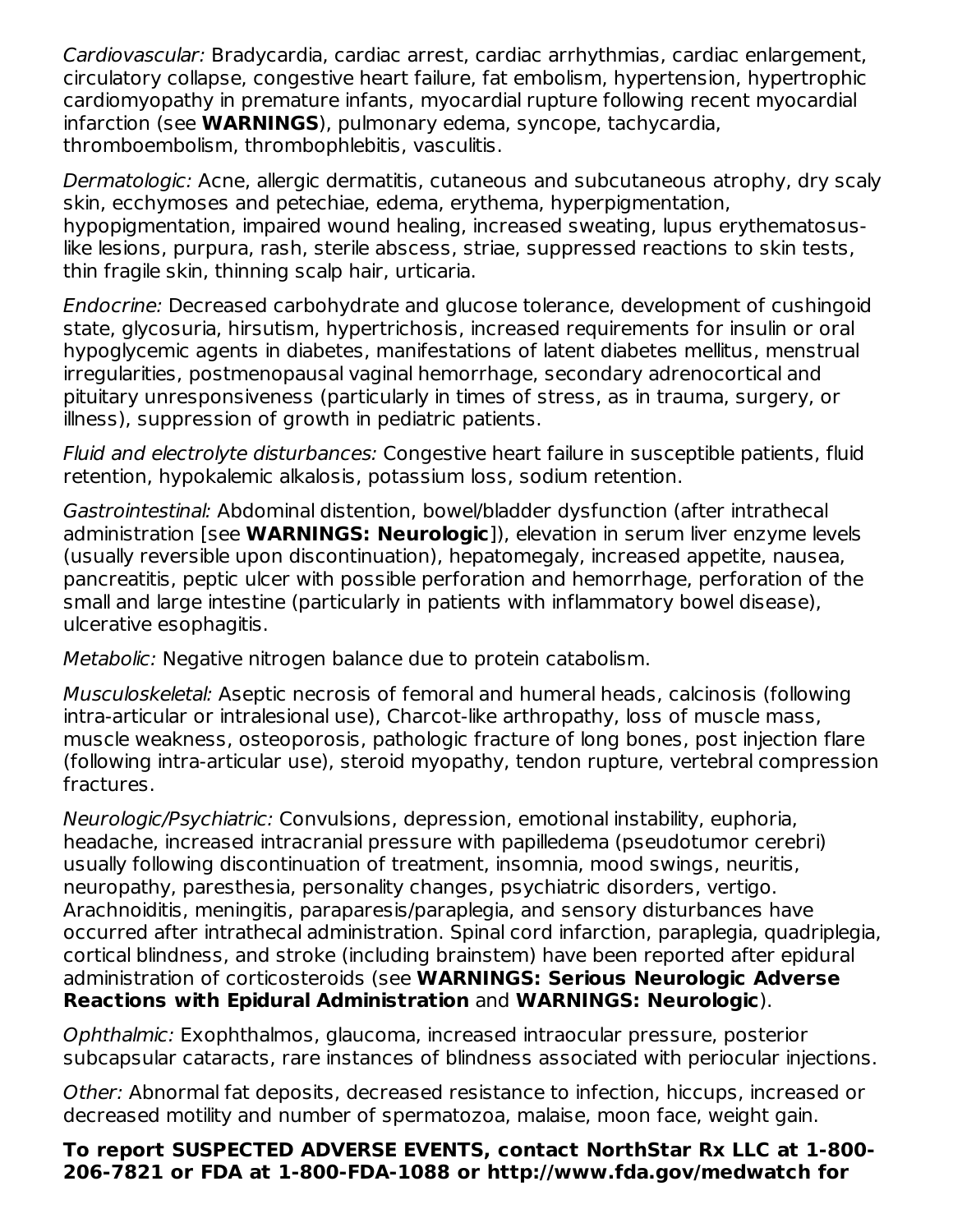#### **voluntary reporting of adverse reactions.**

## **OVERDOSAGE**

Treatment of acute overdosage is by supportive and symptomatic therapy. For chronic overdosage in the face of severe disease requiring continuous steroid therapy, the dosage of the corticosteroid may be reduced only temporarily, or alternate day treatment may be introduced.

# **DOSAGE AND ADMINISTRATION**

### **General**

# **NOTE: CONTAINS BENZYL ALCOHOL (see PRECAUTIONS).**

The initial dose of triamcinolone acetonide injectable suspension may vary from 2.5 mg to 100 mg per day depending on the specific disease entity being treated (see **Dosage** section below). However, in certain overwhelming, acute, life-threatening situations, administration in dosages exceeding the usual dosages may be justified and may be in multiples of the oral dosages.

**IT SHOULD BE EMPHASIZED THAT DOSAGE REQUIREMENTS ARE VARIABLE AND MUST BE INDIVIDUALIZED ON THE BASIS OF THE DISEASE UNDER TREATMENT AND THE RESPONSE OF THE PATIENT.** After a favorable response is noted, the proper maintenance dosage should be determined by decreasing the initial drug dosage in small decrements at appropriate time intervals until the lowest dosage which will maintain an adequate clinical response is reached. Situations which may make dosage adjustments necessary are changes in clinical status secondary to remissions or exacerbations in the disease process, the patient's individual drug responsiveness, and the effect of patient exposure to stressful situations not directly related to the disease entity under treatment. In this latter situation it may be necessary to increase the dosage of the corticosteroid for a period of time consistent with the patient's condition. If after long-term therapy the drug is to be stopped, it is recommended that it be withdrawn gradually rather than abruptly.

# **Dosage**

### **SYSTEMIC**

The suggested initial dose is 60 mg, **injected deeply into the gluteal muscle**. Atrophy of subcutaneous fat may occur if the injection is not properly given. Dosage is usually adjusted within the range of 40 mg to 80 mg, depending upon patient response and duration of relief. However, some patients may be well controlled on doses as low as 20 mg or less.

Hay fever or pollen asthma: Patients with hay fever or pollen asthma who are not responding to pollen administration and other conventional therapy may obtain a remission of symptoms lasting throughout the pollen season after a single injection of 40 mg to 100 mg.

In the treatment of acute exacerbations of multiple sclerosis, daily doses of 160 mg of triamcinolone for a week followed by 64 mg every other day for one month are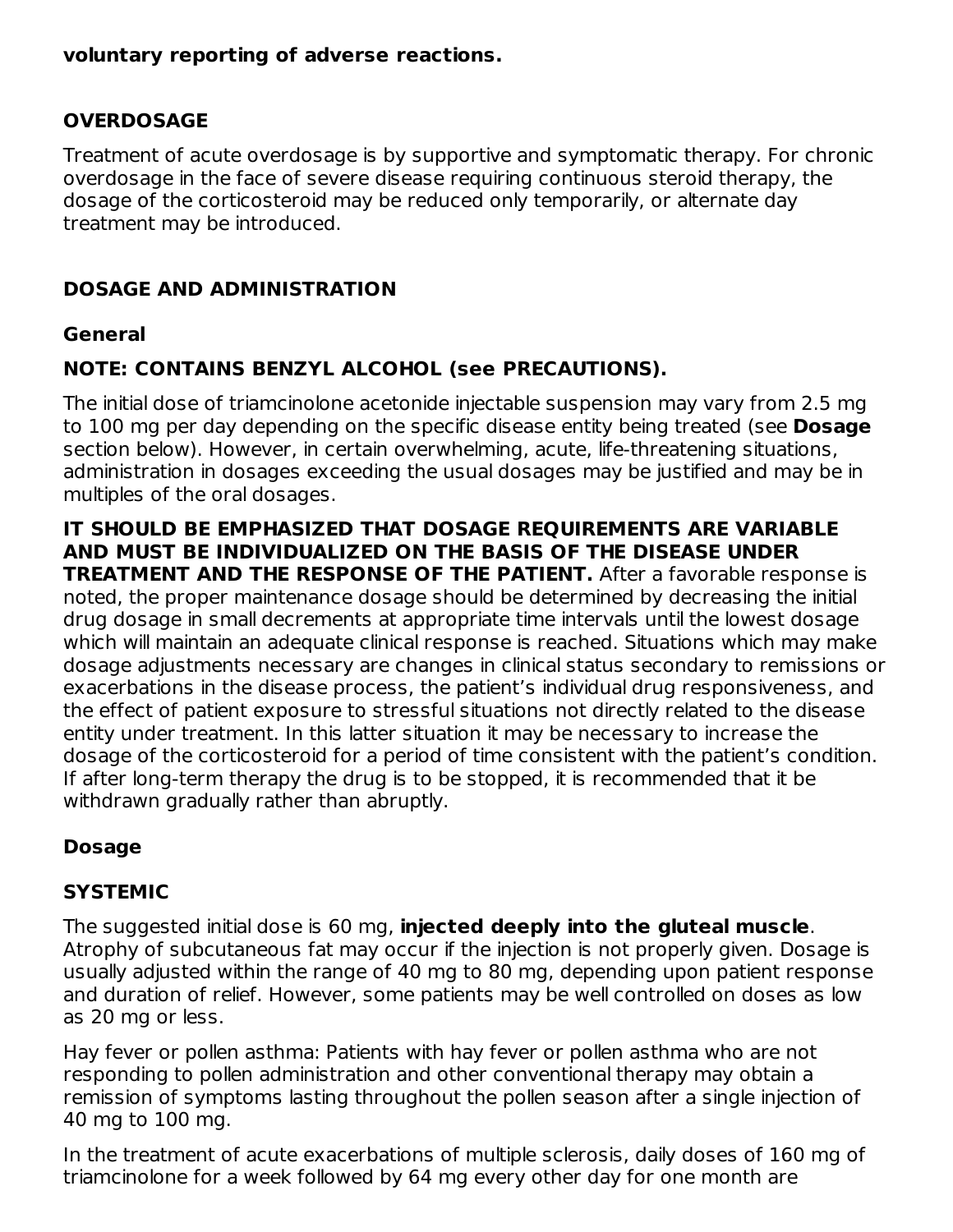recommended (see **PRECAUTIONS: Neuro-Psychiatric**).

In pediatric patients, the initial dose of triamcinolone may vary depending on the specific disease entity being treated. The range of initial doses is 0.11 to 1.6 mg/kg/day in 3 or 4 divided doses (3.2 to 48 mg/m<sup>2</sup>bsa/day).

For the purpose of comparison, the following is the equivalent milligram dosage of the various glucocorticoids:

| Cortisone, 25         | Triamcinolone, 4    |
|-----------------------|---------------------|
| Hydrocortisone, 20    | Paramethasone, 2    |
| Prednisolone, 5       | Betamethasone, 0.75 |
| Prednisone, 5         | Dexamethasone, 0.75 |
| Methylprednisolone, 4 |                     |

These dose relationships apply only to oral or intravenous administration of these compounds. When these substances or their derivatives are injected intramuscularly or into joint spaces, their relative properties may be greatly altered.

### **LOCAL**

**Intra-articular administration:** A single local injection of triamcinolone acetonide is frequently sufficient, but several injections may be needed for adequate relief of symptoms.

**Initial dose:** 2.5 mg to 5 mg for smaller joints and from 5 mg to 15 mg for larger joints, depending on the specific disease entity being treated. For adults, doses up to 10 mg for smaller areas and up to 40 mg for larger areas have usually been sufficient. Single injections into several joints, up to a total of 80 mg, have been given.

#### **Administration**

#### **GENERAL**

**STRICT ASEPTIC TECHNIQUE IS MANDATORY.** The vial should be shaken before use to ensure a uniform suspension. Prior to withdrawal, the suspension should be inspected for clumping or granular appearance (agglomeration). An agglomerated product results from exposure to freezing temperatures and should not be used. After withdrawal, triamcinolone acetonide injectable suspension should be injected without delay to prevent settling in the syringe. Careful technique should be employed to avoid the possibility of entering a blood vessel or introducing infection.

### **SYSTEMIC**

For systemic therapy, injection should be made **deeply into the gluteal muscle** (see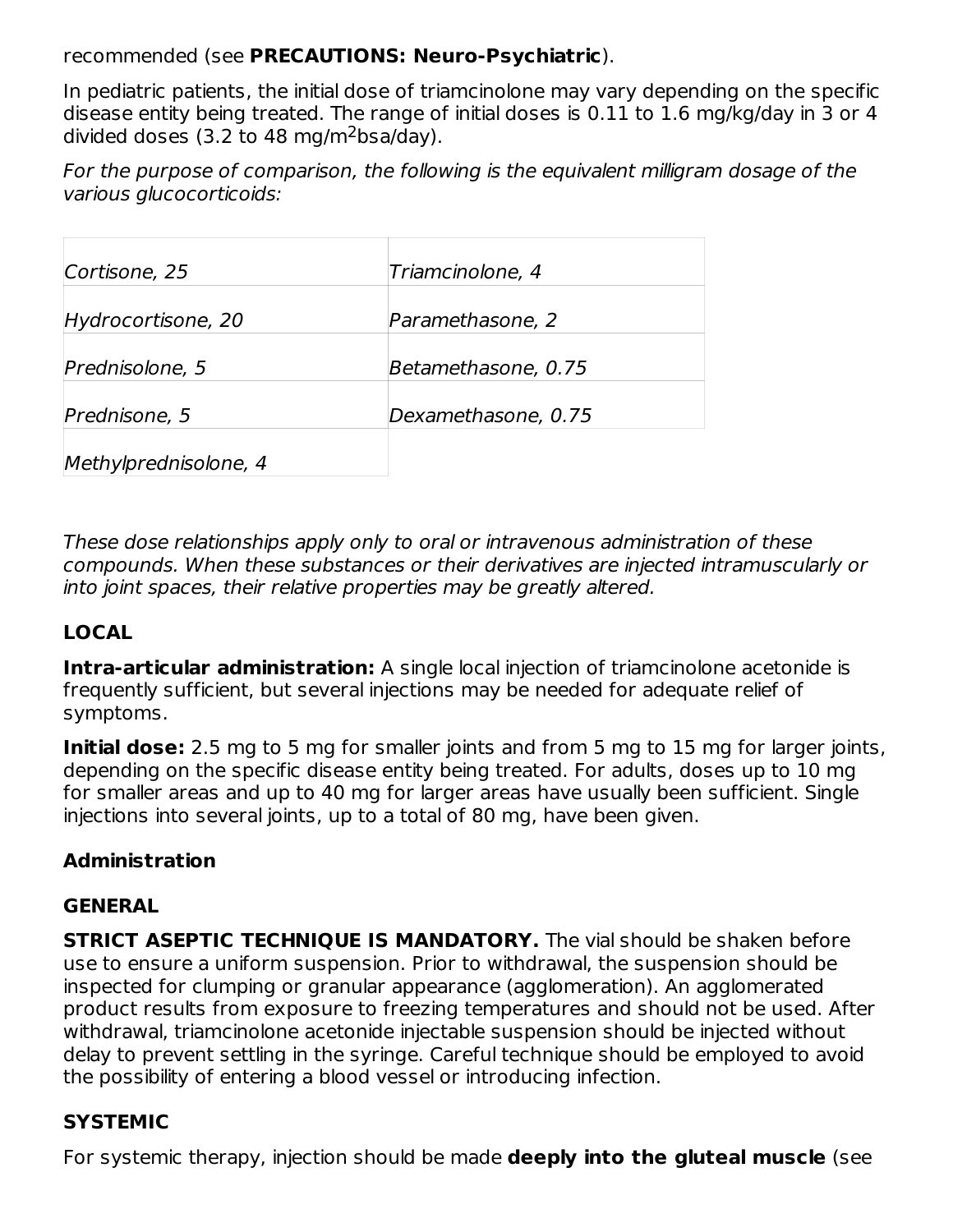**WARNINGS**). For adults, a minimum needle length of 1½ inches is recommended. In obese patients, a longer needle may be required. Use alternative sites for subsequent injections.

# **LOCAL**

For treatment of joints, the usual intra-articular injection technique should be followed. If an excessive amount of synovial fluid is present in the joint, some, but not all, should be aspirated to aid in the relief of pain and to prevent undue dilution of the steroid.

With intra-articular administration, prior use of a local anesthetic may often be desirable. Care should be taken with this kind of injection, particularly in the deltoid region, to avoid injecting the suspension into the tissues surrounding the site, since this may lead to tissue atrophy.

In treating acute nonspecific tenosynovitis, care should be taken to ensure that the injection of the corticosteroid is made into the tendon sheath rather than the tendon substance. Epicondylitis may be treated by infiltrating the preparation into the area of greatest tenderness.

### **HOW SUPPLIED**

Triamcinolone acetonide injectable suspension USP is a sterile, isotonic, nonpyrogenic white parenteral suspension supplied in vials providing 40 mg triamcinolone acetonide per mL.

| Strength                                        | <b>Vial Size</b>                                                              | <b>Carton</b>                      | <b>NDC Number</b> |
|-------------------------------------------------|-------------------------------------------------------------------------------|------------------------------------|-------------------|
| 40 mg per mL                                    | 1 mL single-dose vial                                                         | One vial per carton NDC 72603-108- |                   |
| 200 mg per 5 mL<br>(40 mg per mL)               | 5 mL multiple-dose vial $\vert$ One vial per carton $\vert$ NDC 72603-202-    |                                    |                   |
| 400 mg per 10<br>mL<br>$(40 \text{ mg per mL})$ | 10 mL multiple-dose vial One vial per carton $ _{01}^{\text{NDC}}$ 72603-401- |                                    |                   |

### **Storage**

Store at 20° to 25°C (68° to 77°F) [See USP Controlled Room Temperature]; protect from temperatures below 20°C (68°F). Store vial in carton to protect from light. Store vial upright.

Manufactured For: **Northstar Rx LLC** Memphis, TN 38141

Manufactured In Croatia By:

#### **Pliva Hrvatska d.o.o.**

Zagreb, Croatia

Rev. A 9/2020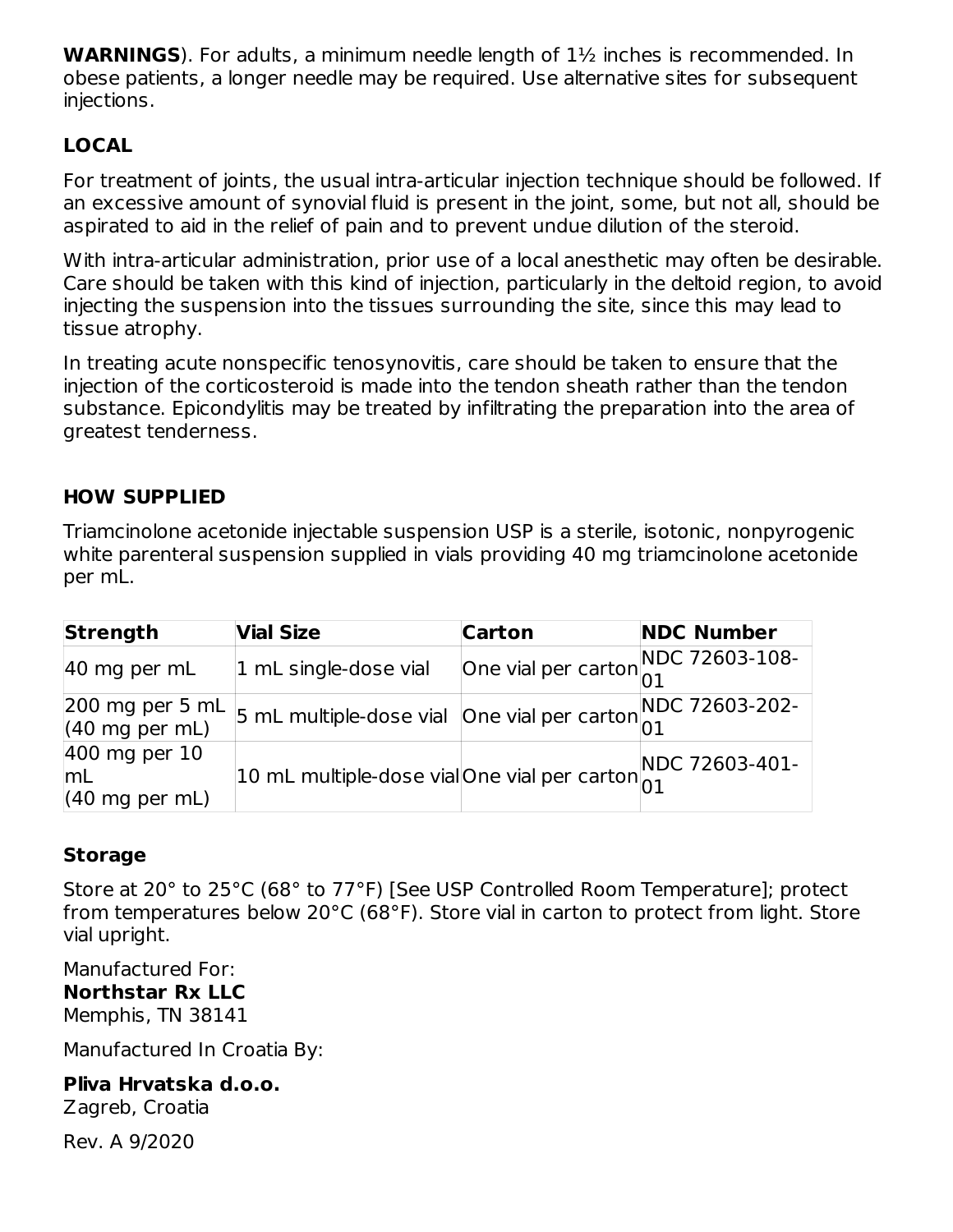**Package/Label Display Panel**

**NDC 72603-108-01 Rx only**

**Triamcinolone Acetonide**

**Injectable Suspension USP**

**40 mg per 1 mL**

### **For Intramuscular or Intra-articular use only.**

1 mL Single-Dose Vial

Read all sides

**Aisling™**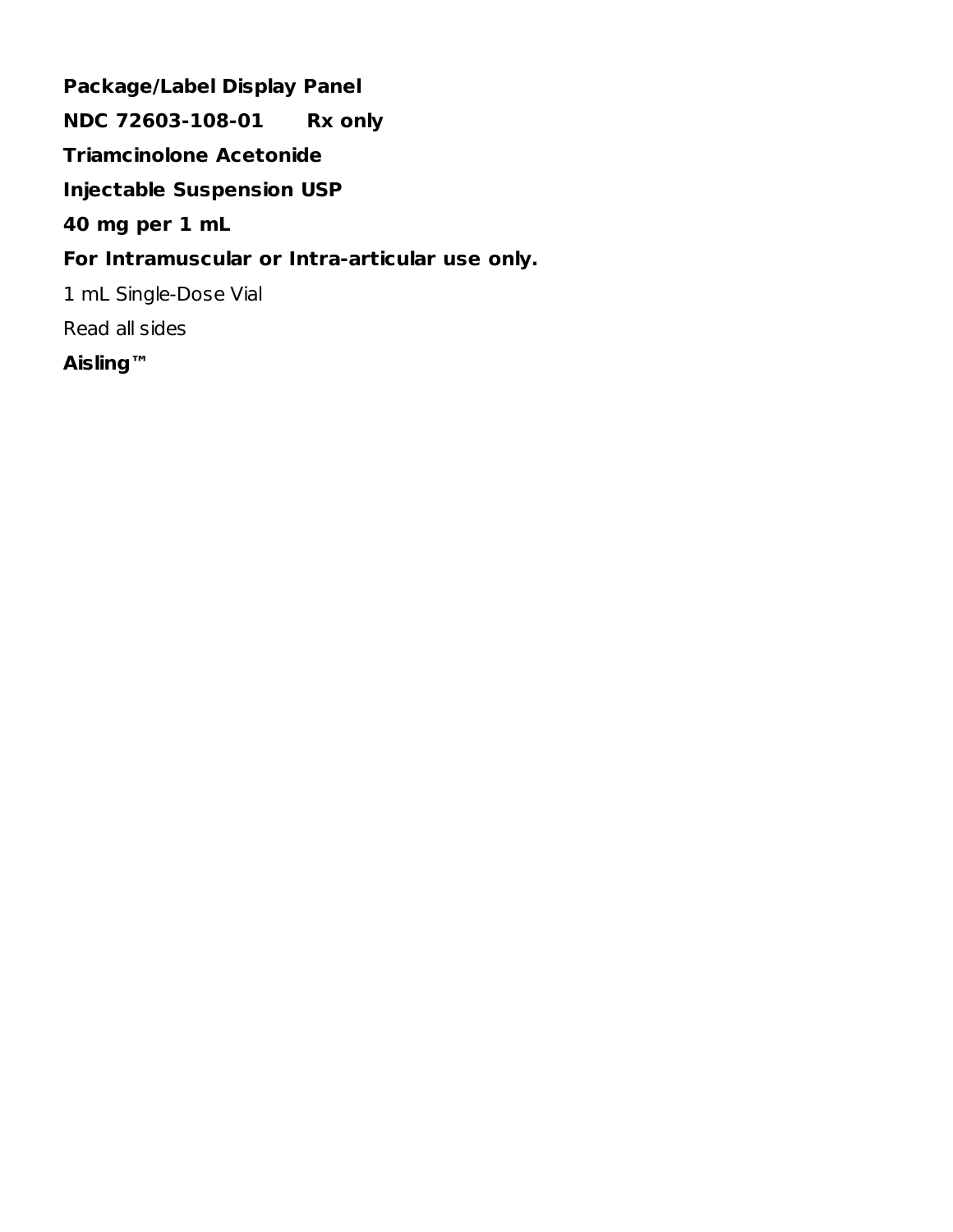

**Package/Label Display Panel**

**72603-202-01 Rx only**

**Triamcinolone Acetonide**

**Injectable Suspension USP**

#### **200 mg per 5 mL**

(40 mg per mL)

**For Intramuscular or Intra-articular use only.**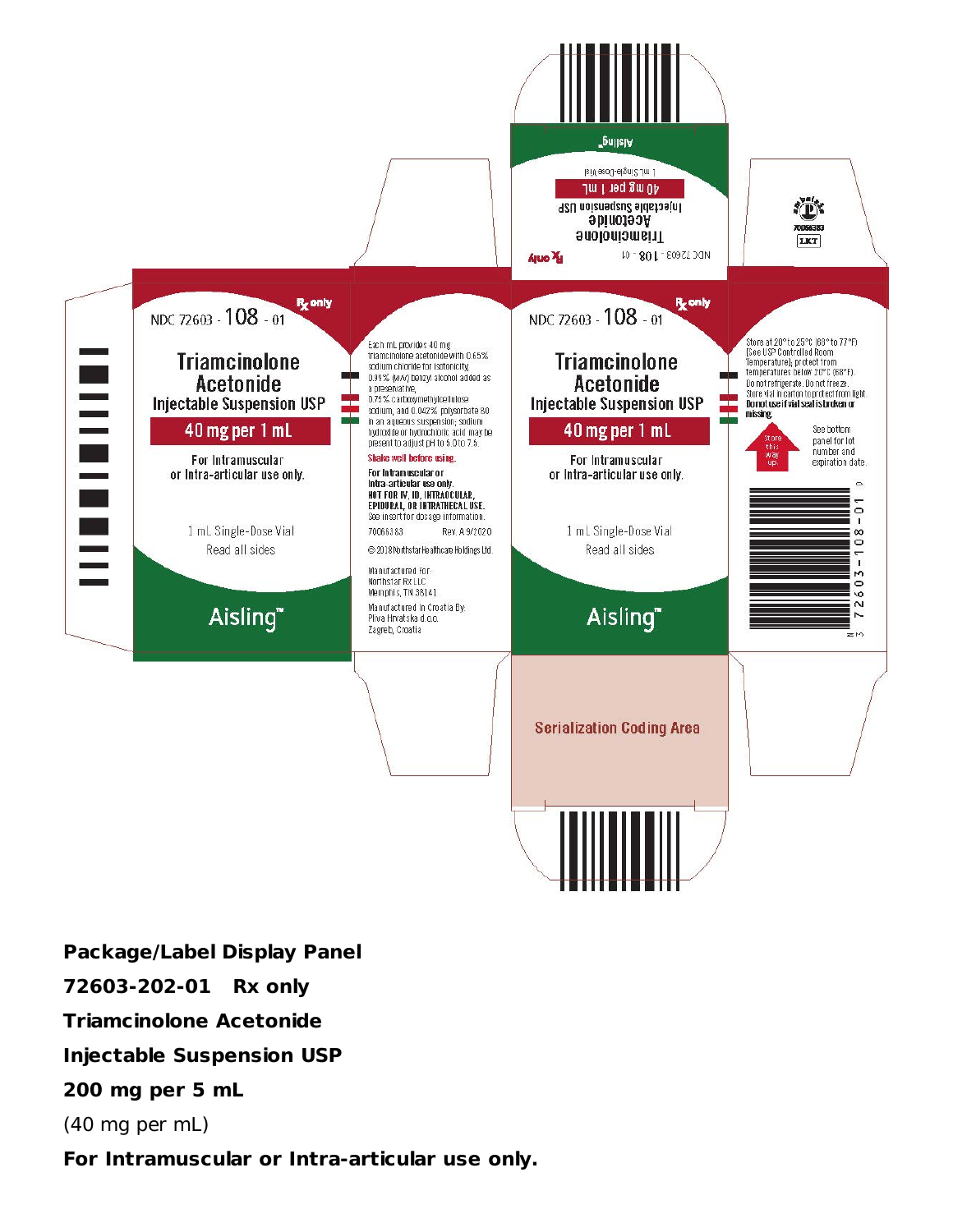# 5 mL Multiple-Dose Vial

Read all sides

#### **Aisling™**



**Package/Label Display Panel NDC 72603-401-01 Rx only Triamcinolone Acetonide Injectable Suspension USP**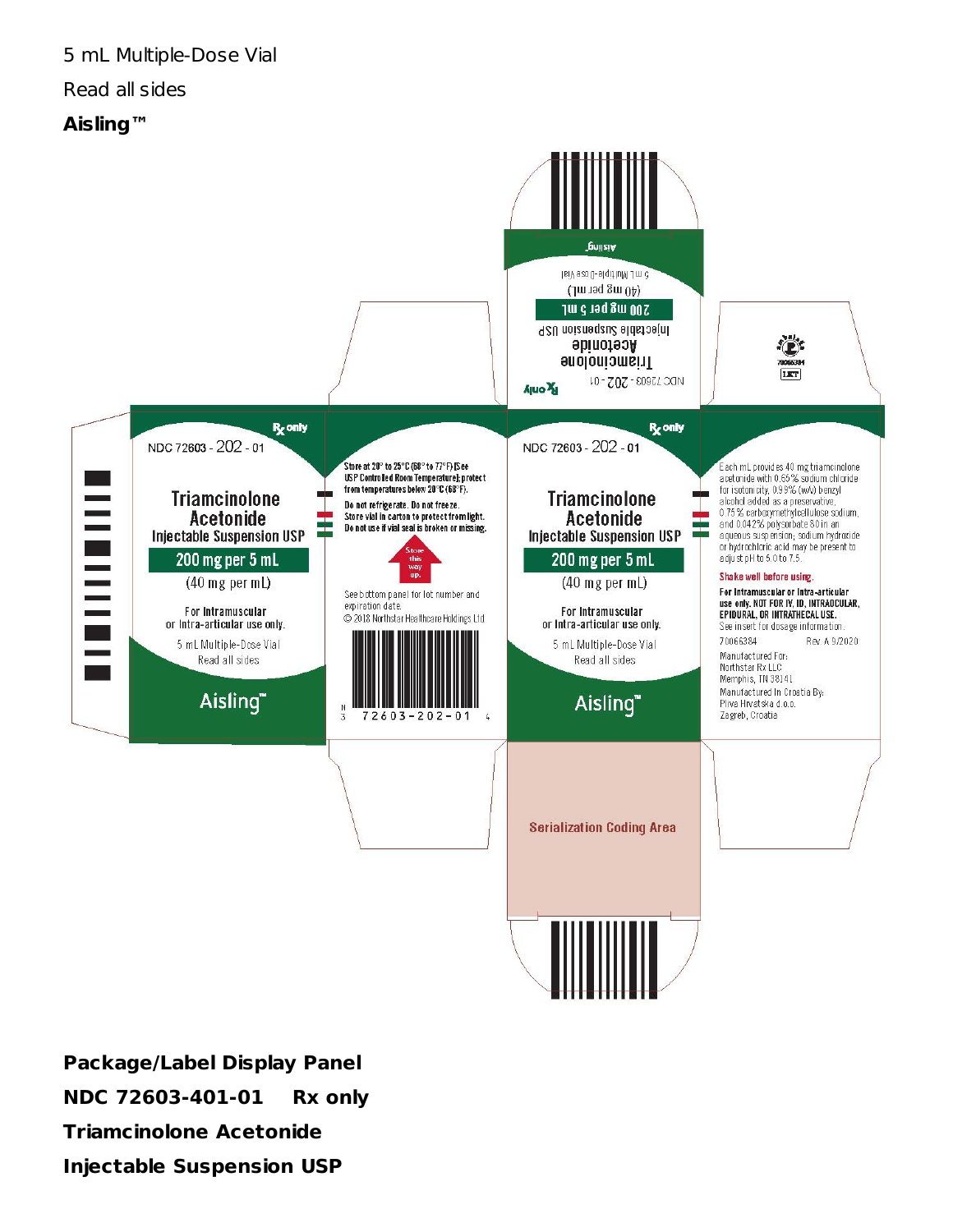# **400 mg per 10 mL**

(40 mg per mL)

# **For Intramuscular or Intra-articular use only.**

10 mL Multiple-Dose Vial

Read all sides

# **Aisling™**



# **TRIAMCINOLONE ACETONIDE**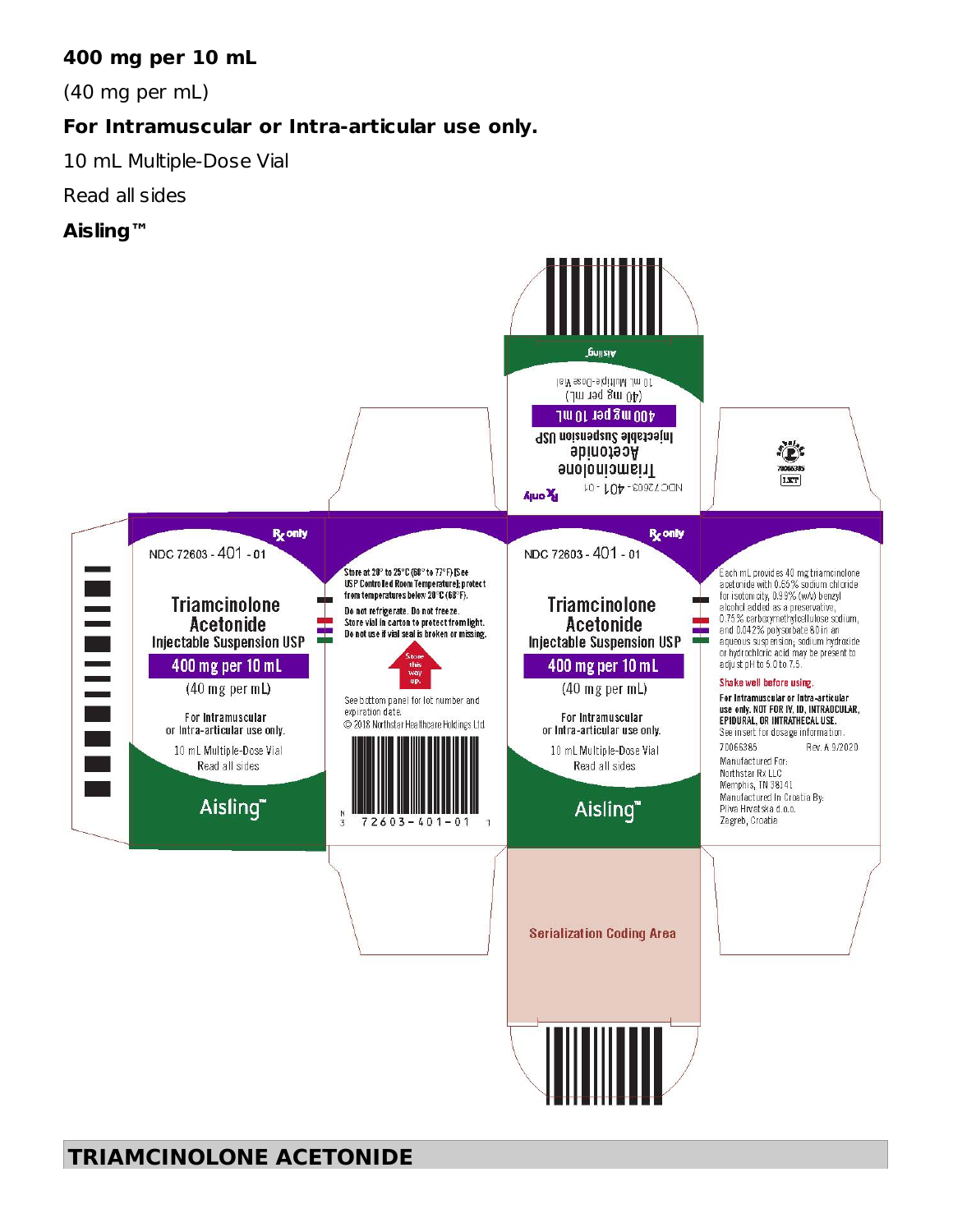| triamcinolone acetonide injection, suspension |                                                                          |                                                                     |            |                                          |  |                                     |
|-----------------------------------------------|--------------------------------------------------------------------------|---------------------------------------------------------------------|------------|------------------------------------------|--|-------------------------------------|
|                                               |                                                                          |                                                                     |            |                                          |  |                                     |
| <b>Product Information</b>                    |                                                                          |                                                                     |            |                                          |  |                                     |
| <b>Product Type</b>                           |                                                                          | HUMAN PRESCRIPTION DRUG                                             |            | <b>Item Code (Source)</b>                |  | NDC: 72603-108                      |
| <b>Route of Administration</b>                |                                                                          | INTRA-ARTICULAR, INTRAMUS CULAR                                     |            |                                          |  |                                     |
|                                               |                                                                          |                                                                     |            |                                          |  |                                     |
| <b>Active Ingredient/Active Moiety</b>        |                                                                          |                                                                     |            |                                          |  |                                     |
|                                               |                                                                          | <b>Ingredient Name</b>                                              |            | <b>Basis of Strength Strength</b>        |  |                                     |
| - UNII:F446C597KA)                            |                                                                          | TRIAMCINOLONE ACETONIDE (UNII: F446C597KA) (TRIAMCINOLONE ACETONIDE |            | <b>TRIAMCINOLONE</b><br><b>ACETONIDE</b> |  | 40 mg<br>in $1 \text{ mL}$          |
|                                               |                                                                          |                                                                     |            |                                          |  |                                     |
| <b>Inactive Ingredients</b>                   |                                                                          |                                                                     |            |                                          |  |                                     |
|                                               |                                                                          | <b>Ingredient Name</b>                                              |            |                                          |  | <b>Strength</b>                     |
| SODIUM CHLORIDE (UNII: 451W47IQ8X)            |                                                                          |                                                                     |            |                                          |  |                                     |
| <b>BENZYL ALCOHOL (UNII: LKG8494WBH)</b>      |                                                                          |                                                                     |            |                                          |  |                                     |
|                                               |                                                                          | <b>CARBOXYMETHYLCELLULOSE SODIUM (UNII: K6790BS311)</b>             |            |                                          |  |                                     |
| POLYSORBATE 80 (UNII: 60ZP39ZG8H)             |                                                                          |                                                                     |            |                                          |  |                                     |
| <b>SODIUM HYDROXIDE (UNII: 55X04QC32I)</b>    |                                                                          |                                                                     |            |                                          |  |                                     |
| <b>HYDROCHLORIC ACID (UNII: QTT17582CB)</b>   |                                                                          |                                                                     |            |                                          |  |                                     |
| <b>WATER (UNII: 059QF0KO0R)</b>               |                                                                          |                                                                     |            |                                          |  |                                     |
|                                               |                                                                          |                                                                     |            |                                          |  |                                     |
| <b>Packaging</b>                              |                                                                          |                                                                     |            |                                          |  |                                     |
|                                               |                                                                          |                                                                     |            |                                          |  |                                     |
| <b>Item Code</b><br>#                         |                                                                          | <b>Package Description</b>                                          |            | <b>Marketing Start</b><br><b>Date</b>    |  | <b>Marketing End</b><br><b>Date</b> |
| NDC:72603-<br>$\mathbf{1}$<br>108-01          | 1 in 1 CARTON                                                            |                                                                     | 03/22/2021 |                                          |  |                                     |
| 1                                             | 1 mL in 1 VIAL, SINGLE-DOSE; Type 0: Not a<br><b>Combination Product</b> |                                                                     |            |                                          |  |                                     |
|                                               |                                                                          |                                                                     |            |                                          |  |                                     |
| <b>Marketing Information</b>                  |                                                                          |                                                                     |            |                                          |  |                                     |
| <b>Marketing</b><br>Category                  |                                                                          | <b>Application Number or Monograph</b><br><b>Citation</b>           |            | <b>Marketing Start</b><br>Date           |  | <b>Marketing End</b><br><b>Date</b> |
| <b>ANDA</b>                                   | ANDA209852                                                               |                                                                     | 03/22/2021 |                                          |  |                                     |
|                                               |                                                                          |                                                                     |            |                                          |  |                                     |
|                                               |                                                                          |                                                                     |            |                                          |  |                                     |

| <b>TRIAMCINOLONE ACETONIDE</b><br>triamcinolone acetonide injection, suspension |                         |                           |               |  |  |  |
|---------------------------------------------------------------------------------|-------------------------|---------------------------|---------------|--|--|--|
| <b>Product Information</b>                                                      |                         |                           |               |  |  |  |
| <b>Product Type</b>                                                             | HUMAN PRESCRIPTION DRUG | <b>Item Code (Source)</b> | NDC:72603-202 |  |  |  |
| <b>Route of Administration</b><br>INTRA-ARTICULAR, INTRAMUSCULAR                |                         |                           |               |  |  |  |
|                                                                                 |                         |                           |               |  |  |  |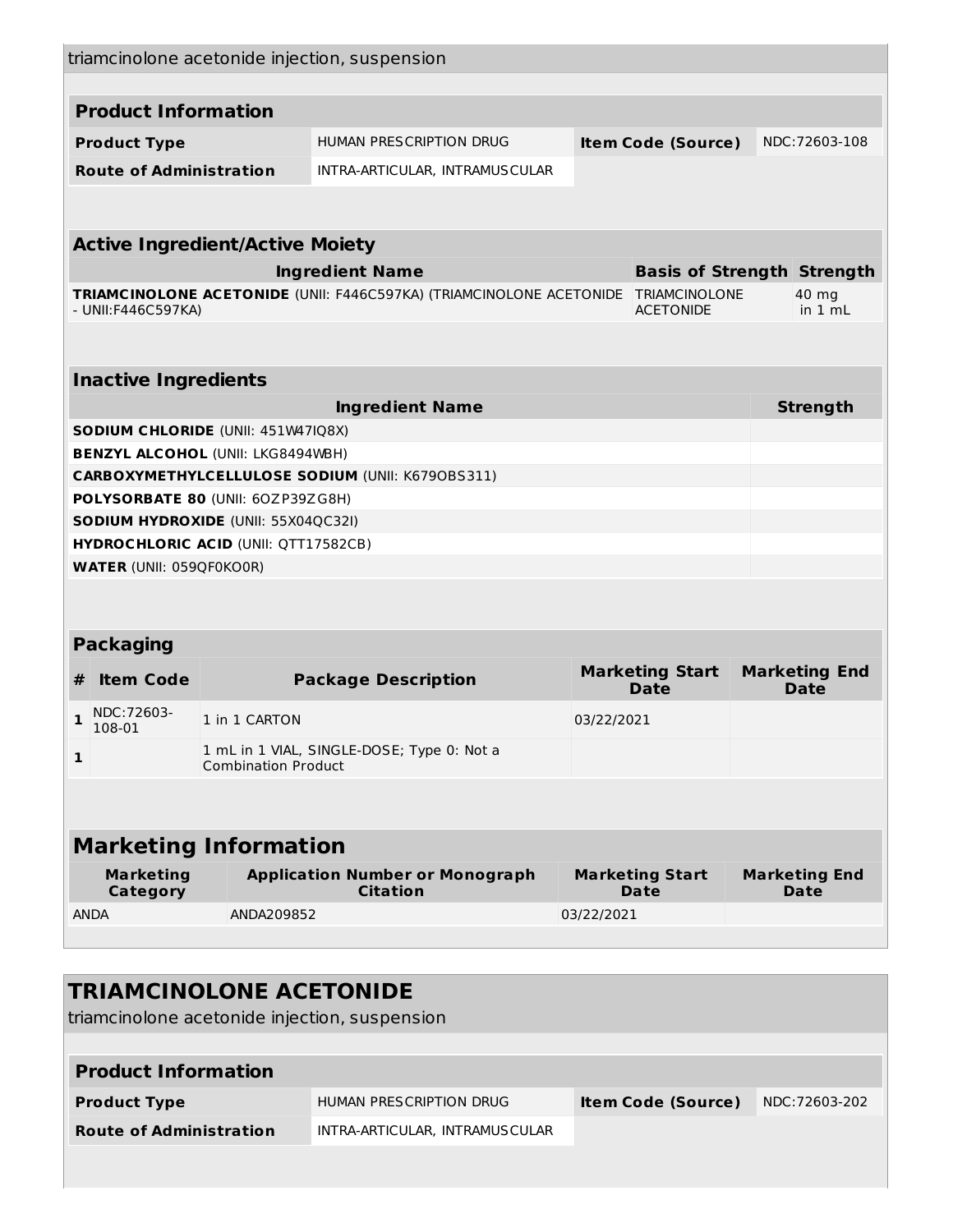|                                                                                                                                       | <b>Active Ingredient/Active Moiety</b> |                                                                                 |            |                                       |                 |                                     |  |
|---------------------------------------------------------------------------------------------------------------------------------------|----------------------------------------|---------------------------------------------------------------------------------|------------|---------------------------------------|-----------------|-------------------------------------|--|
| <b>Ingredient Name</b><br><b>Basis of Strength Strength</b>                                                                           |                                        |                                                                                 |            |                                       |                 |                                     |  |
| TRIAMCINOLONE ACETONIDE (UNII: F446C597KA) (TRIAMCINOLONE ACETONIDE<br><b>TRIAMCINOLONE</b><br>- UNII:F446C597KA)<br><b>ACETONIDE</b> |                                        |                                                                                 |            |                                       |                 | 40 mg<br>in 1 mL                    |  |
|                                                                                                                                       | <b>Inactive Ingredients</b>            |                                                                                 |            |                                       |                 |                                     |  |
|                                                                                                                                       |                                        | <b>Ingredient Name</b>                                                          |            |                                       | <b>Strength</b> |                                     |  |
|                                                                                                                                       |                                        | SODIUM CHLORIDE (UNII: 451W47IQ8X)                                              |            |                                       |                 |                                     |  |
|                                                                                                                                       |                                        | <b>BENZYL ALCOHOL (UNII: LKG8494WBH)</b>                                        |            |                                       |                 |                                     |  |
|                                                                                                                                       |                                        | CARBOXYMETHYLCELLULOSE SODIUM (UNII: K6790BS311)                                |            |                                       |                 |                                     |  |
|                                                                                                                                       |                                        | POLYSORBATE 80 (UNII: 60ZP39ZG8H)<br><b>SODIUM HYDROXIDE (UNII: 55X04QC32I)</b> |            |                                       |                 |                                     |  |
|                                                                                                                                       |                                        | <b>HYDROCHLORIC ACID (UNII: QTT17582CB)</b>                                     |            |                                       |                 |                                     |  |
|                                                                                                                                       | <b>WATER (UNII: 059QF0KO0R)</b>        |                                                                                 |            |                                       |                 |                                     |  |
|                                                                                                                                       |                                        |                                                                                 |            |                                       |                 |                                     |  |
|                                                                                                                                       | <b>Packaging</b>                       |                                                                                 |            |                                       |                 |                                     |  |
| #                                                                                                                                     | <b>Item Code</b>                       | <b>Package Description</b>                                                      |            | <b>Marketing Start</b><br><b>Date</b> |                 | <b>Marketing End</b><br><b>Date</b> |  |
| 1                                                                                                                                     | NDC: 72603-<br>202-01                  | 1 in 1 CARTON                                                                   | 03/22/2021 |                                       |                 |                                     |  |
| $\mathbf{1}$                                                                                                                          |                                        | 5 mL in 1 VIAL, MULTI-DOSE; Type 0: Not a<br><b>Combination Product</b>         |            |                                       |                 |                                     |  |
|                                                                                                                                       |                                        |                                                                                 |            |                                       |                 |                                     |  |
|                                                                                                                                       | <b>Marketing Information</b>           |                                                                                 |            |                                       |                 |                                     |  |
|                                                                                                                                       | <b>Marketing</b><br><b>Category</b>    | <b>Application Number or Monograph</b><br><b>Citation</b>                       |            | <b>Marketing Start</b><br><b>Date</b> |                 | <b>Marketing End</b><br><b>Date</b> |  |
|                                                                                                                                       | <b>ANDA</b>                            | ANDA209852                                                                      | 03/22/2021 |                                       |                 |                                     |  |
|                                                                                                                                       |                                        |                                                                                 |            |                                       |                 |                                     |  |

| <b>TRIAMCINOLONE ACETONIDE</b><br>triamcinolone acetonide injection, suspension |                                                                            |  |                                          |  |                  |  |  |
|---------------------------------------------------------------------------------|----------------------------------------------------------------------------|--|------------------------------------------|--|------------------|--|--|
| <b>Product Information</b>                                                      |                                                                            |  |                                          |  |                  |  |  |
| <b>Product Type</b>                                                             | <b>HUMAN PRESCRIPTION DRUG</b>                                             |  | <b>Item Code (Source)</b>                |  | NDC:72603-401    |  |  |
| <b>Route of Administration</b>                                                  | INTRA-ARTICULAR, INTRAMUSCULAR                                             |  |                                          |  |                  |  |  |
| <b>Active Ingredient/Active Moiety</b>                                          |                                                                            |  |                                          |  |                  |  |  |
|                                                                                 | <b>Ingredient Name</b>                                                     |  | <b>Basis of Strength Strength</b>        |  |                  |  |  |
| - UNII:F446C597KA)                                                              | <b>TRIAMCINOLONE ACETONIDE (UNII: F446C597KA) (TRIAMCINOLONE ACETONIDE</b> |  | <b>TRIAMCINOLONE</b><br><b>ACETONIDE</b> |  | 40 mg<br>in 1 mL |  |  |
|                                                                                 |                                                                            |  |                                          |  |                  |  |  |
| <b>Inactive Ingredients</b>                                                     |                                                                            |  |                                          |  |                  |  |  |